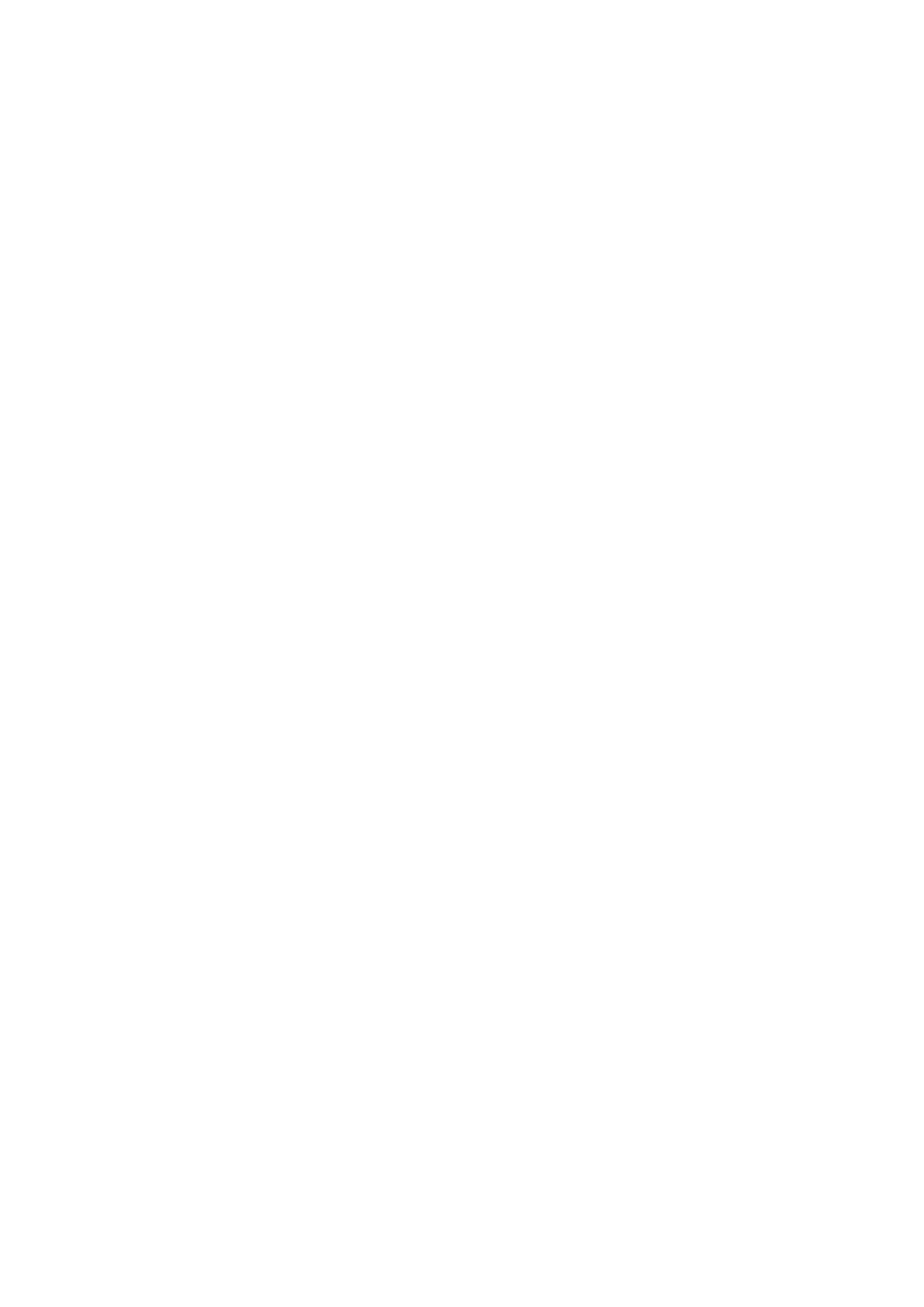# Index

| General information on grid-connected operation 3     |  |
|-------------------------------------------------------|--|
| Technical rules for the connection of Active Users 3  |  |
|                                                       |  |
|                                                       |  |
| Disconnection of the generating plant from the grid 5 |  |
|                                                       |  |
|                                                       |  |
|                                                       |  |
|                                                       |  |
|                                                       |  |
|                                                       |  |
| Back-up in case of failure to open of the ID  8       |  |
|                                                       |  |
| A-Emax 2 as Microgrid Main Circuit-Breaker 9          |  |
| B-Emax 2 as local generation Circuit-Breaker  10      |  |
|                                                       |  |
|                                                       |  |
| Emax 2 with external voltage transformers 18          |  |
| Emax 2 with internal voltage outlets  20              |  |
|                                                       |  |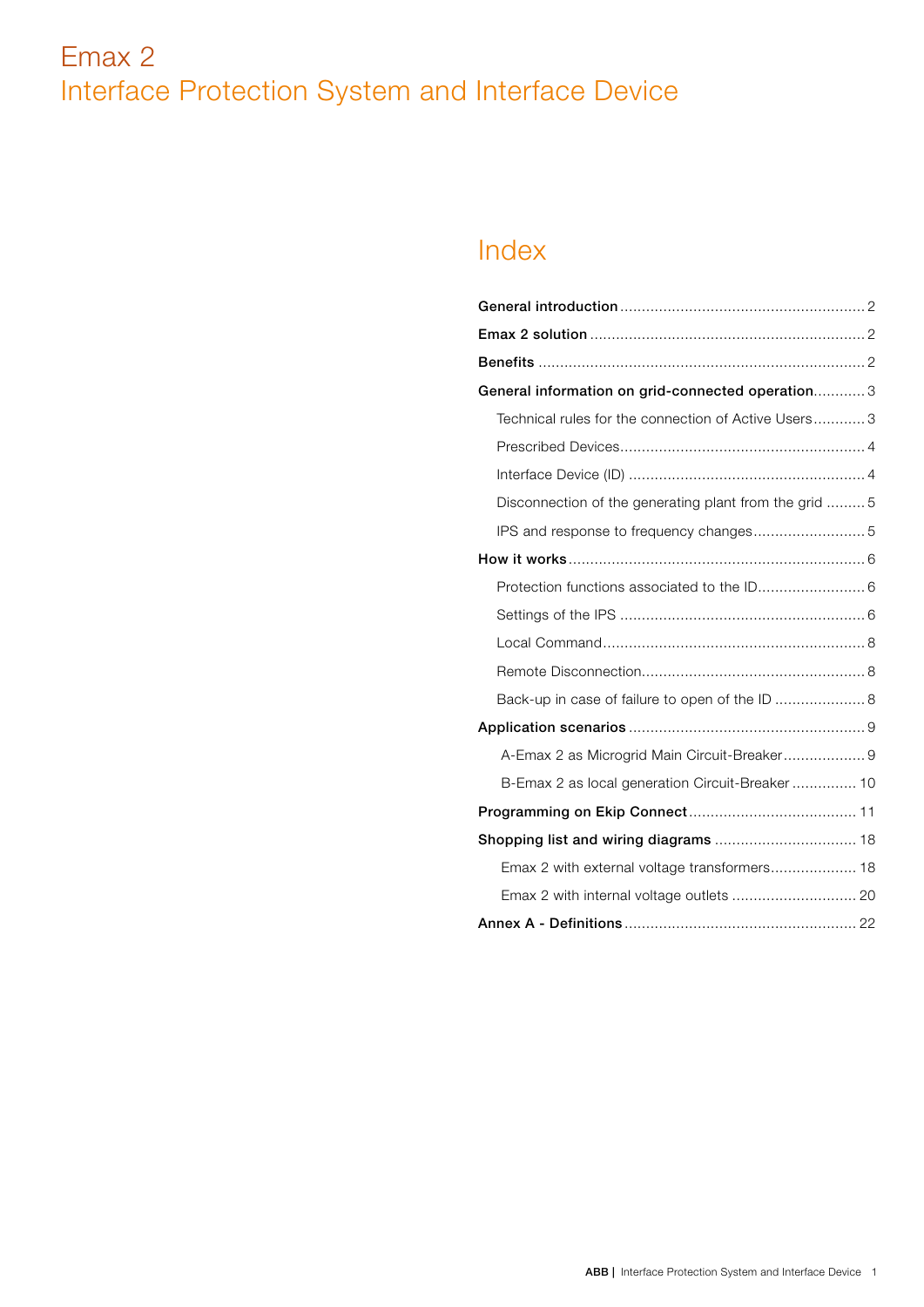# General introduction

The connection of Active Users to the Utility is subject to the satisfaction of the Standard requirements. In particular, the generating units installed in the User's plant shall be disconnected from the grid whenever voltage and frequency values of the grid itself are out of the ranges prescribed by the standard. Such a disconnection is usually carried out by means of an Interface Device that trips after receiving an opening command provided by an external Interface Protection System.

# Emax 2 solution

ABB has been able to develop an integrated solution which embeds in a single device both the functions of Interface Protection System and Interface Device. This advanced feature is possible thanks to the implementation of the several interface protections into the Ekip Hi-Touch trip unit installed on board of the Emax 2 circuit breaker. Today Emax 2 is suitable for Standard CEI 0-16, the most important Standard for the connection of Active Users. A lot of local Standards take CEI 0-16 as reference.

# **Benefits**

Thanks to Emax 2 with embedded Interface Protection System, the following benefits are guaranteed:

- it is no longer necessary to install an external relay, saving space in switchboards and offering a more compact solution.
- if the Emax 2 is installed on the generator feeder, the circuit breaker will be able to perform the triple function of Interface Protection System, Interface Device, and Generator Device thanks to the Interface Protection System integrated also in the Ekip G Hi-Touch trip unit.
- ease of use, thanks to Ekip Connect software which allows an immediate and intuitive commissioning phase.

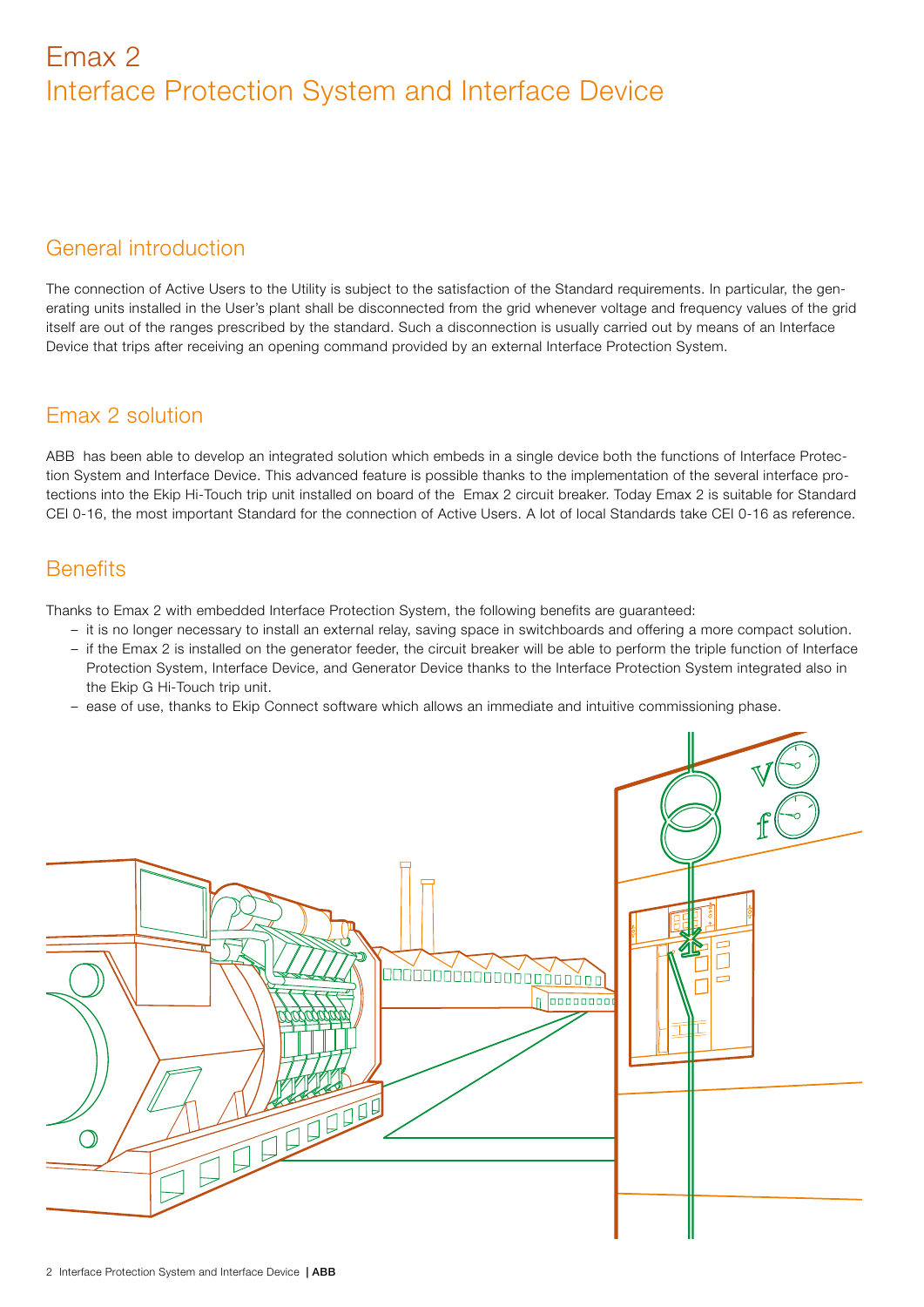# General information on grid-connected operation

# Technical rules for the connection of Active Users

In case of Active Users connected to the MV distribution grid, the rules given in the Standard shall be complied with. In particular, such rules apply to the Users' generating plants with total power above 30 kW, or Users' generating units with total generation power exceeding 30% of the connection available power. Figure 1 shows the typical general scheme of connection for an Active User. In addition to the three prescribed devices, Figure 1 shows also the User's generating units (priority loads) enabled or not to islanding operation in case of disconnection from the main grid.

## Figure 1 - Typical connection diagram of an Active User

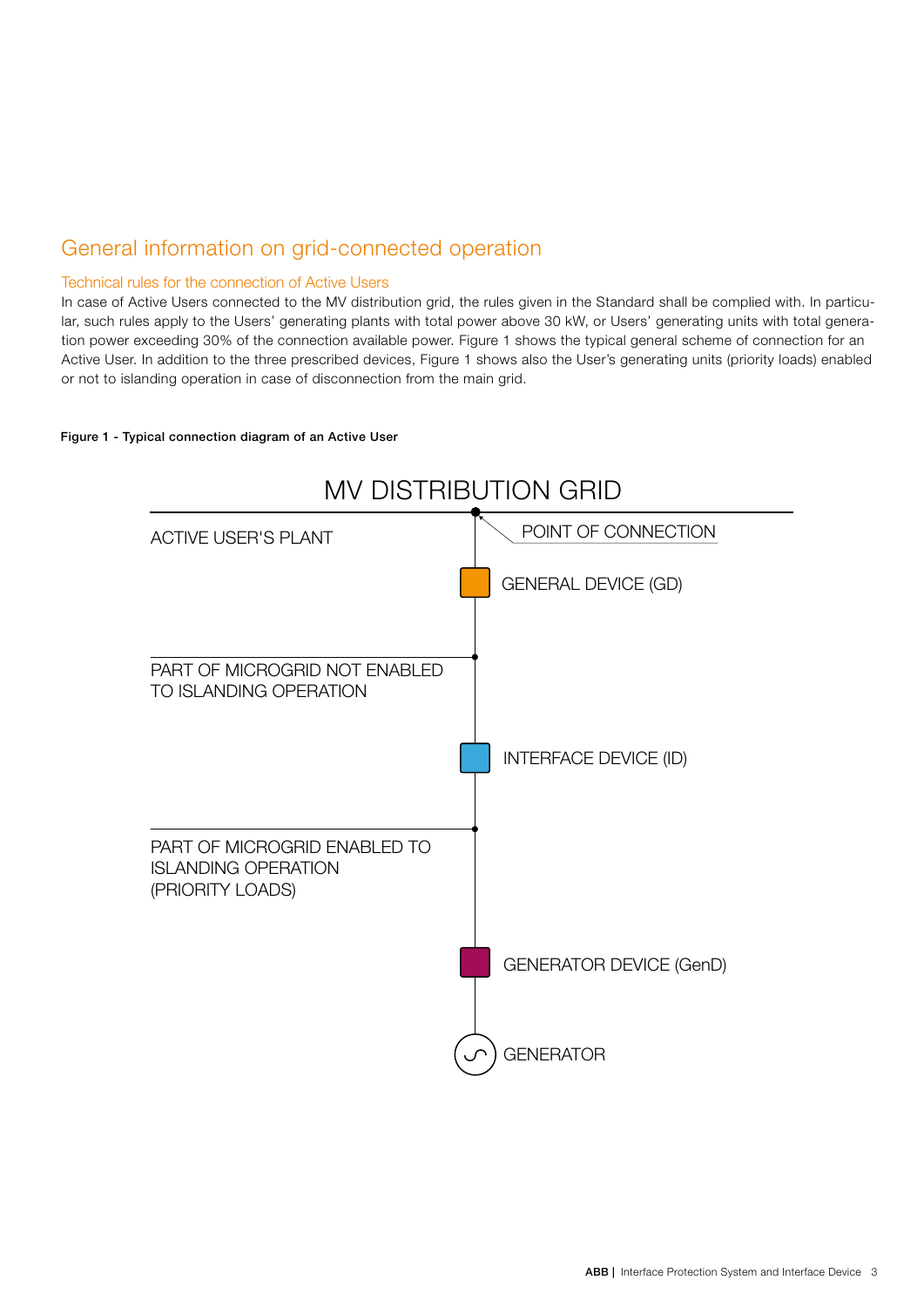## Prescribed Devices

The devices to be provided when the User has grid-connected generating plants are:

- General Device (GD), placed immediately downstream of the point of connection and capable of disconnecting the whole User's plant from the distribution grid. The GD can be realized by using either a MV three-pole circuit-breaker, withdrawable version, equipped with shunt opening release or a MV three-pole circuit-breaker, equipped with shunt opening release and MV three-pole switch-disconnector installed on the supply side of the circuit-breaker itself;
- Interface Device (ID), able to ensure both the disconnection of part of the User's plant (generators and possibly priority loads), thus allowing the loads to work in island-mode, as well as grid-connected operation;
- Generator Device (GenD), capable of excluding from the network the generating units only, separately. In case of LV generating units, the GenD can consist of an automatic circuit-breaker.

The Standard CEI-016 and derived Standards allow one single device to perform more functions, based on the characteristics of the User's plant, provided that, between the generating plant and the distribution grid, there are at least two circuit-breakers connected in series, or, as an alternative, one circuit-breaker and one contactor. In particular, the GenD can perform also the functions of the ID when having the necessary features.

# Interface Device (ID)

If the ID is installed on the LV side, it must consist of either an automatic circuit-breaker equipped with undervoltage release and controlled by the operator, or by a contactor coordinated with short-circuit protection devices suitable for disconnection. In case of plants with more generators, the interface device must be unique and such as to exclude all generators simultaneously.

If required by the system, the use of multiple interface protections is admitted; but, in order not to affect and degrade the reliability of the system, the trip command of each protection must act on all the IDs present in the plant (the use of more IDs controlled by a single ISP is allowed). Thus, an abnormal condition detected even by a single ISP disconnects all the generators in the grid ("OR" logic function).

In case of installation of generators in already existing systems (grid-connected since at least one year), if the total power of the generators does not exceed 1000 kW, it is possible to install no more than three IDs, operating even without the "OR" logic function.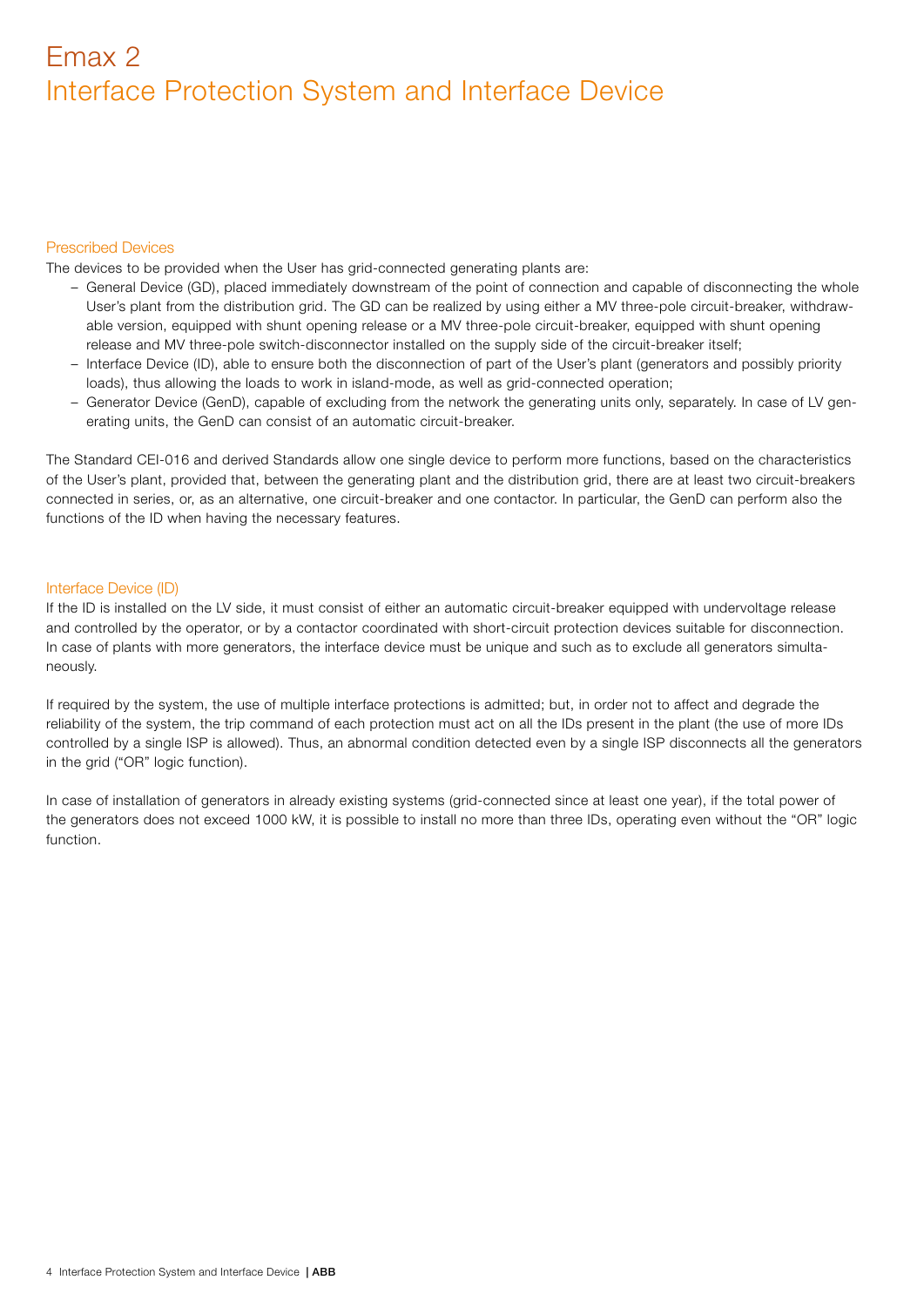# Disconnection of the generating plant from the grid

Functioning of a generating plant working in parallel with the distribution grid is subject to definite conditions. In particular:

- grid-connected operation shall not cause service disruption on the distribution grid, so that high quality level of service is ensured for the other Users connected
- grid-connected operation shall be immediately and automatically interrupted in case of outage of the distribution grid or when the voltage and frequency values of the grid itself are out of the range of values defined by the Distribution System Operator (DSO);
- in case of voltage lack or voltage and frequency values on the distribution grid out of the range of values defined by the DSO, the parallel device of the generating plant shall not permit parallel-connection with the grid itself.

The ID guarantees disconnection of the generating plant from the grid in case of loss of mains.

In particular, the IPS, by acting on the ID, disconnects the generating plant from the distribution grid, thus preventing:

- the User from supplying the distribution grid and leading to unintentional islanding conditions, in case of lack of voltage on the grid itself;
- the User from feeding the fault, in case of fault on the MV feeder line to which it is connected;
- the conventional generator from being under such conditions to cause damages to the generator shaft itself in case of automatic or manual reclosures of the circuit-breakers on the distribution grid.

### IPS and response to frequency changes

The IPS must be able to discriminate between the two behaviors described here. In fact, generating plants are capable of operating at diverse frequency ranges, in order to:

- ensure quick disconnection of the plants in case of faults on the grid to which such plants are connected so that the automatic reclosures on the MV grids can be successfully performed and the service quality is guaranteed. This result can be achieved by using restrictive frequency thresholds;
- ensure the support of the generating units to the grid (connection maintained) in the case of relatively slow variations of the frequency parameter. This result can be achieved by using permissive frequency thresholds.

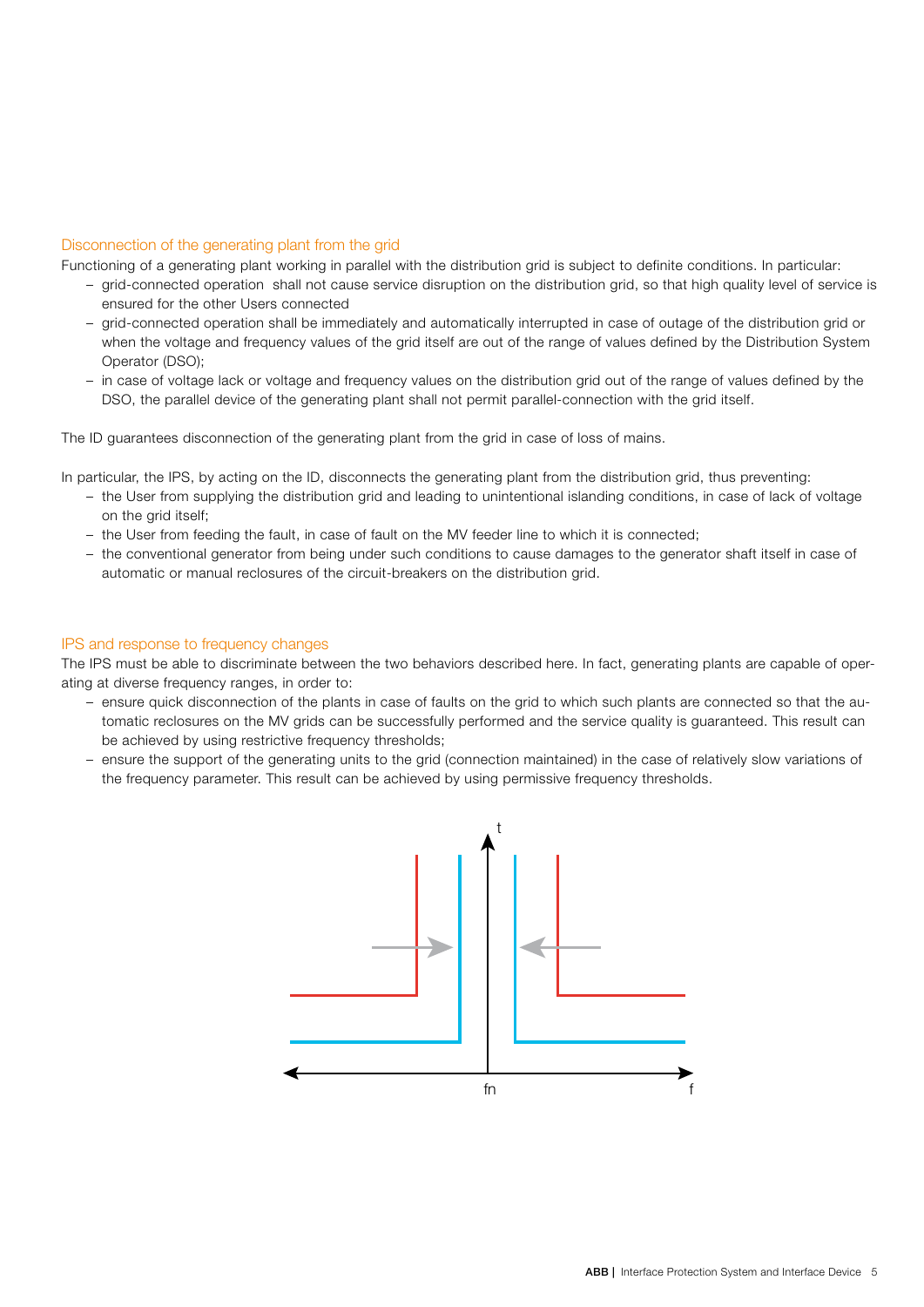# How it works

# Protection functions associated to the ID

The IPS associated with the ID requires a trip unit performing frequency, voltage and residual voltage protections. In addition, the IPS shall have a suitable voltage-restrained function for the detection of any fault condition on the MV grid.

Therefore, the following protections must be provided:

- 1. overvoltage (ANSI 59, with two thresholds);
- 2. undervoltage (ANSI 27, with two thresholds);
- 3. residual overvoltage on MV side (ANSI 59V0, delayed);
- 4. voltage-restrained overfrequency (ANSI 81>threshold S1)
- 5. voltage-restrained underfrequency (ANSI 81< threshold S1);
- 6. overfrequency (ANSI 81>threshold S2, delayed);
- 7. underfrequency (ANSI 81<threshold S2, delayed);

In particular, the voltage-restrained function is based on the following:

- residual overvoltage protection (59V0, voltage-restrained for the activation of the restricted frequency thresholds);
- negative sequence overvoltage protection (59Vi, voltage-restrained for the activation of the restricted frequency thresholds);
- positive sequence undervoltage protection (27Vd, voltage-restrained for the activation of the restricted frequency thresholds).

# Settings of the IPS

Table 1 shows the default settings of the IPS. If the DSO requires different values, they shall be specified when connecting the user's plant to the grid.

### Tab.1 – IPS settings

| <b>Protection</b>                                                                               | <b>Tripping threshold</b> | <b>Tripping time</b> $(1)$            | ID Breaking time (2)              |
|-------------------------------------------------------------------------------------------------|---------------------------|---------------------------------------|-----------------------------------|
| Overvoltage (ANSI 59, S1), based on the                                                         | $1.10$ Un                 | Variable as a function of the initial | The total breaking time of the ID |
| calculation of the r.m.s. value                                                                 |                           | and final voltage value               | is obtained from the column on    |
|                                                                                                 |                           | maximum value 603 s                   | the left by adding a maximum of   |
| Overvoltage (ANSI 59, S2)                                                                       | 1.20 Un                   | 0.60 s                                | 70 ms for MV and 100 ms for LV    |
| Undervoltage (ANSI 27, S1) <sup>3</sup>                                                         | 0.85 Un                   | 1.5s                                  | equipment                         |
| Undervoltage (ANSI 27, S2) <sup>4</sup>                                                         | $0.3$ Un                  | 0.20 s                                |                                   |
| Voltage-restrained overfrequency (ANSI)                                                         | 50.2 Hz                   | 0.15 s                                |                                   |
| 81>S1 restricted threshold) <sup>5</sup>                                                        |                           |                                       |                                   |
| Voltage-restrained underfrequency (ANSI)                                                        | 49.8 Hz                   | 0.15 s                                |                                   |
| 81 <s1 restricted="" threshold)<sup="">5</s1>                                                   |                           |                                       |                                   |
| Overfrequency (ANSI 81>S2 unrestricted                                                          | 51.5 Hz                   | 1.0 <sub>s</sub>                      |                                   |
| threshold) <sup>5</sup>                                                                         |                           |                                       |                                   |
| Underfrequency (ANSI 81 <s2 td="" unrestricted<=""><td>47.5 Hz</td><td>4.0 s</td><td></td></s2> | 47.5 Hz                   | 4.0 s                                 |                                   |
| threshold) <sup>5</sup>                                                                         |                           |                                       |                                   |
| Residual overvoltage (ANSI 59V0)                                                                | 5% Um $6$                 | 25s                                   |                                   |
| Negative sequence overvoltage (ANSI 59 Vi)                                                      | 15% Un/En 7               |                                       |                                   |
| Positive sequence undervoltage (ANSI 27 Vd) i 70% Un/En 7                                       |                           |                                       |                                   |

1 A tolerance of  $\pm$  3% is allowed

 $\mathcal{D}$ A tolerance of  $+3\%$  on the total is allowed

3 Mandatory threshold for static generators only.

7 Setting expressed as a percentage of the line-to-line voltage Un or as a percentage of the rated phase voltage En

<sup>4</sup> In case of conventional rotating generators, the value can be increased to 0.7 Un and t=0.150 s.

<sup>5</sup> For voltage values below 0.2 Un, the overfrequency and underfrequency protections shall be inhibited

<sup>6</sup> (disabled to give any command). Setting expressed as a percentage of the rated residual voltage Um measured at the ends of the open-delta configuration, or calculated inside the release (Um=3En=√3Un).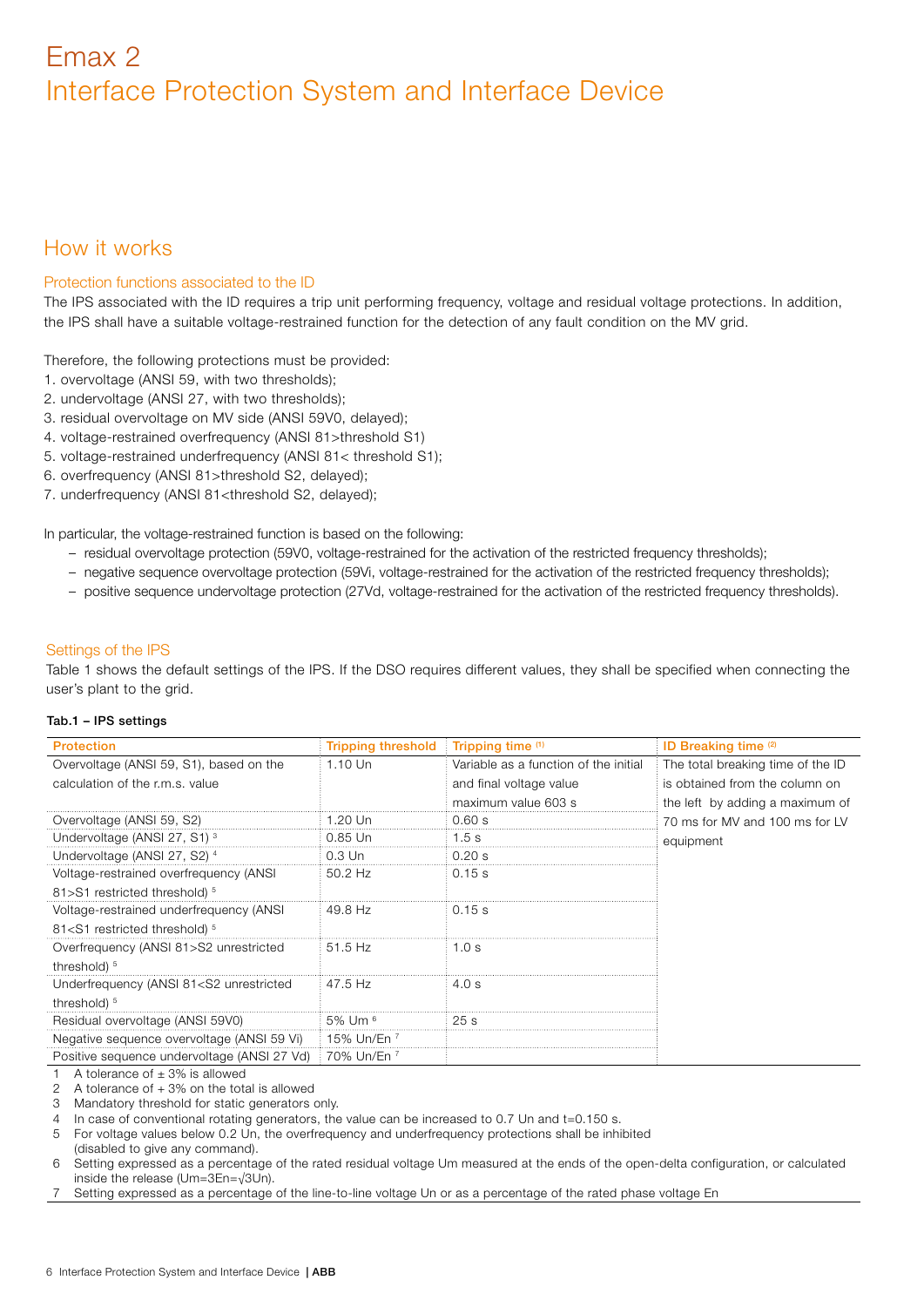Figure 2 shows the logic-operating diagram of the IPS.



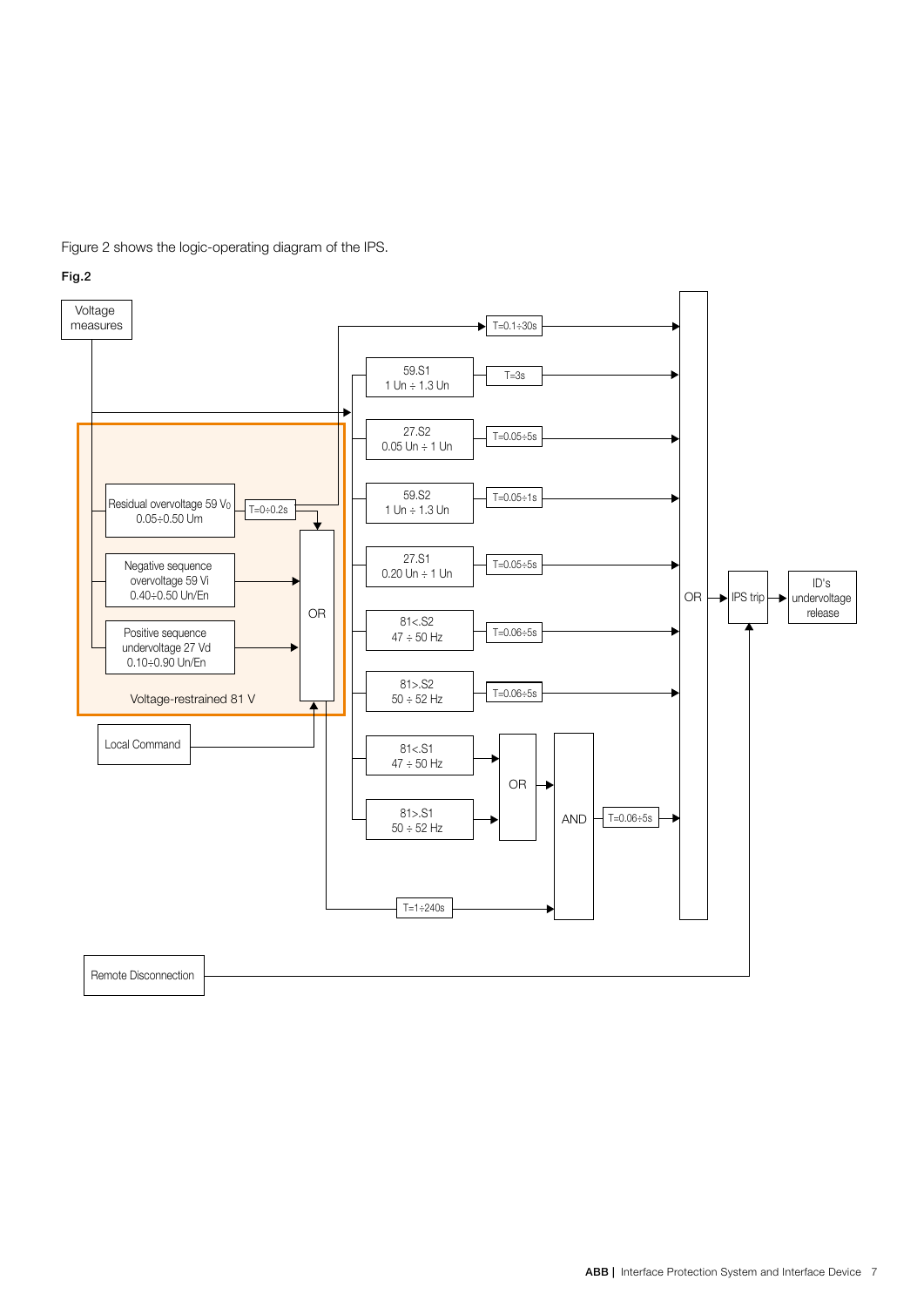## Local Command

In the transient mode (stand-alone operation, no signals/commands by the DSO on the communication network), enabled by setting the "Local Command" associated to the "OR" gate of the voltage-restrained function, either low or high logic status is possible:

- if the "Local Command" is in low status (value "0"), it results into permanent operation with unrestricted thresholds, except when the voltage-restrained function 81V intervenes
- if the "Local Command" is in high status (value "1"), it results into permanent operation with restricted thresholds (due to any possible requirement of the DSO), regardless of the intervention of the voltage-restrained function 81V.

## Remote Disconnection

When a fault occurs, the IPS is commanded to trip: in case of the communication network active, by the Remote Control, or in case of the communication network temporary inactive, by the voltage-restrained function 81 V.

The input status of the "Local Command" shall be low (default setting): as a consequence, the IPS works permanently with unrestricted thresholds. Only in case of DSO temporary requirements of increasing the IPS sensitivity, the "Local Command" status can be high (temporary authorization by the Transmission System Operator).

## Back-up in case of failure to open of the ID

For the safe operation of the grid, for active plants with power ratings above 400 kW, it is necessary to provide a back-up in case of failure to open of the interface device. The back-up consisting in transferring the trigger command (issued by the IPS) to another tripping device, is constituted by a circuit (conditioned by the closed position of the interface device), which acts on the GD or on the GenD(s), with a delay not exceeding 1 s. Restoring of the back-up device must be performed only manually.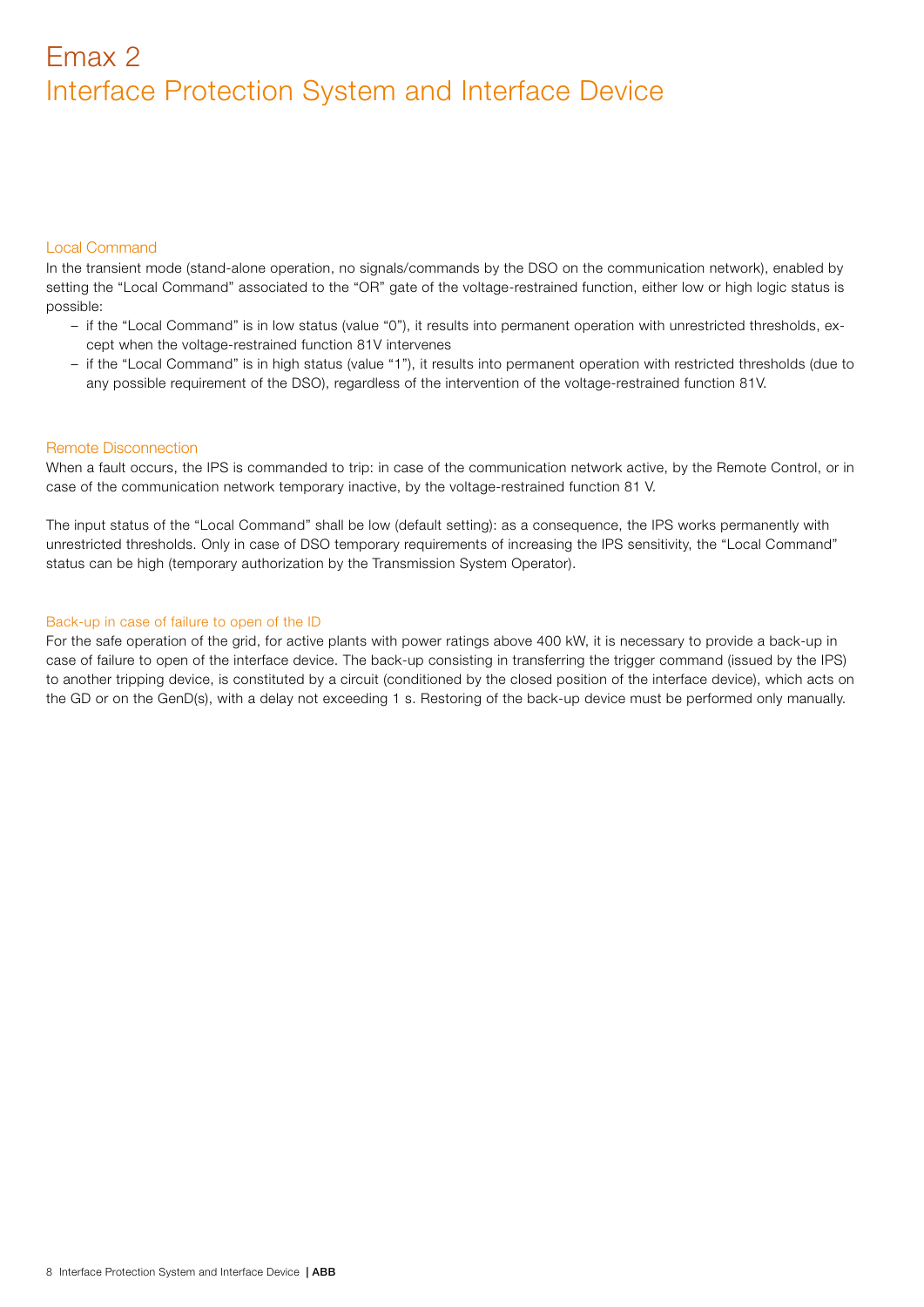# Application scenarios

ABB has been able to integrate in a single device the following functions to be used in the scenarios described below. Thanks to these embedded functions, the number of devices to be installed is reduced, with consequent space saving inside the switchboard.

To open the ID in case of an event shown in the logic scheme of Figure 2, the following digital inputs/outputs shall be used by means of Ekip Signalling 2K or 4K or 10K module:

- 1 input to receive the Local Command signal
- 1 input to receive the Remote Disconnection signal
- 1 output to command the undervoltage release YU
- 1 output to fulfil the back-up function in case the circuit-breaker has not tripped after 1s from the command to the YU (during the operation).
- 1 output to verify the voltage restrained signal (only during the on-site tests).

Emax 2 with embedded Interface Protection System have been tested and certified in compliance with the Standard CEI 0-16 and are suitable for the following scenarios.

# A - Emax 2 as Microgrid Main Circuit-Breaker

In such scenario (Figure 3), Emax 2 with embedded Interface Protection System can fulfill the double function of Interface Device and Interface Protection System. In case of IPS tripping, the LV microgrid downstream of the main circuit-breaker Emax 2 remains active thanks to both the local generation and the load shedding feature also embedded in the main circuit-breaker Emax 2.

# Fig. 3 – Emax 2 as Microgrid Main Circuit-Breaker

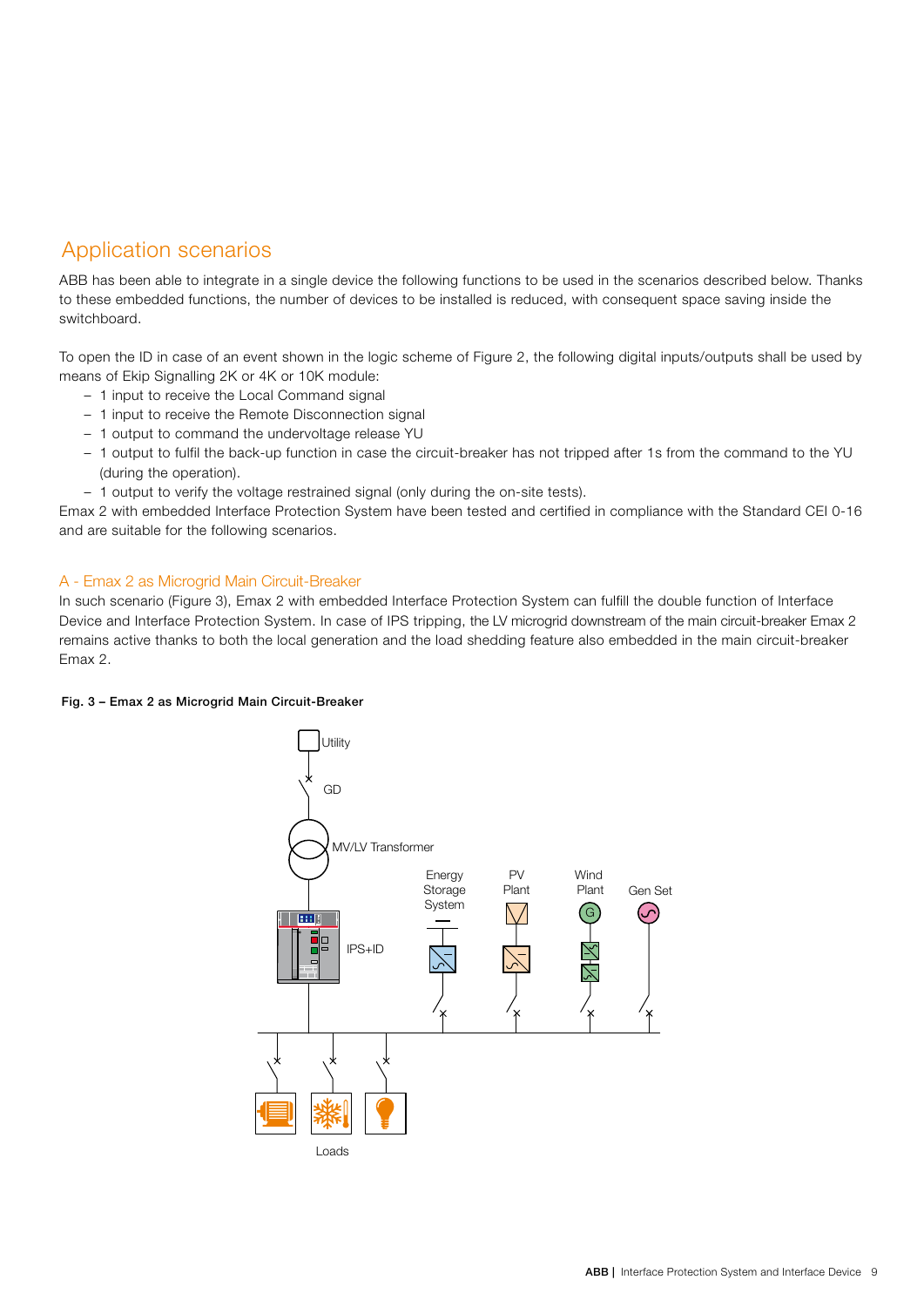To be used in this scenario, the main circuit-breaker Emax 2 (E1.2..E6.2, fixed or withdrawable) has to be equipped with:

- Trip unit Ekip Hi-Touch
- Interface Protection System function
- Ekip Supply module 24/48Vdc and a switch mode power supply (Input 100-240Vac, Output 24Vdc)1
- Ekip 2K or 4K or 10K Signalling module to send/receive I/O signals
- Undervoltage release YU
- Set of three voltage transformers TJC (recommended) connected in open-delta configuration for MV zero-sequence detection2
- Ekip Sinchrocheck<sup>3</sup> module to receive the signal from the three previous VTs in open-delta configuration
- Ekip Test & Programming Unit to connect the trip unit to a PC where the Ekip Connect software has to be installed.

## B - Emax 2 as local generation Circuit-Breaker

In such scenario (Figure 4), there are loads non-operating in islanding condition and Emax 2, installed on the generator feeder, performs the triple function of Interface Protection System, Interface Device and Generator Device.

#### Fig. 4 – Emax 2 as local generation circuit-breaker



To be used in this scenario, the main circuit-breaker Emax 2 (E1.2..E6.2, fixed or withdrawable) has to be equipped with:

- Trip unit Ekip Hi-Touch or Ekip G Hi-Touch
- Interface Protection System function
- Ekip Supply 24/48Vdc and a switch mode power supply (Input 100-240Vac, Output 24Vdc)3
- Ekip 2K or 4K or 10K Signalling module to send/receive I/O signals
- Undervoltage release YU
- Set of three voltage transformers TJC (recommended) connected in open-delta configuration for MV zero-sequence detection
- Ekip Sinchrocheck<sup>3</sup> module to receive the signal from the three previous VTs in open-delta configuration
- Ekip Test & Programming Unit to connect the trip unit to a PC where the Ekip Connect software has to be installed.

# Automatic reclosing

In case of Emax 2 as local generation circuit-breaker, it is also possible to automatically reclose the Interface Device when the electrical quantity, whose variation has caused the ID opening, returns within the trip threshold range and the Utility voltages and frequency are stable for the minimum time prescribed by the Standard. Ask ABB to implement this feature.electrical quantity, whose variation has caused the ID opening, returns within the trip threshold range and the Utility voltages and frequency are stable for the minimum time prescribed by the Standard. Ask ABB to implement this feature.

<sup>3</sup> During commissioning, the functionality "zero-sequence voltage input" shall be chosen by means of Ekip Connect to enable the voltage-restrained function.

<sup>1</sup> CP-D 24/0.42 or equivalent 2 TJC type or equivalent.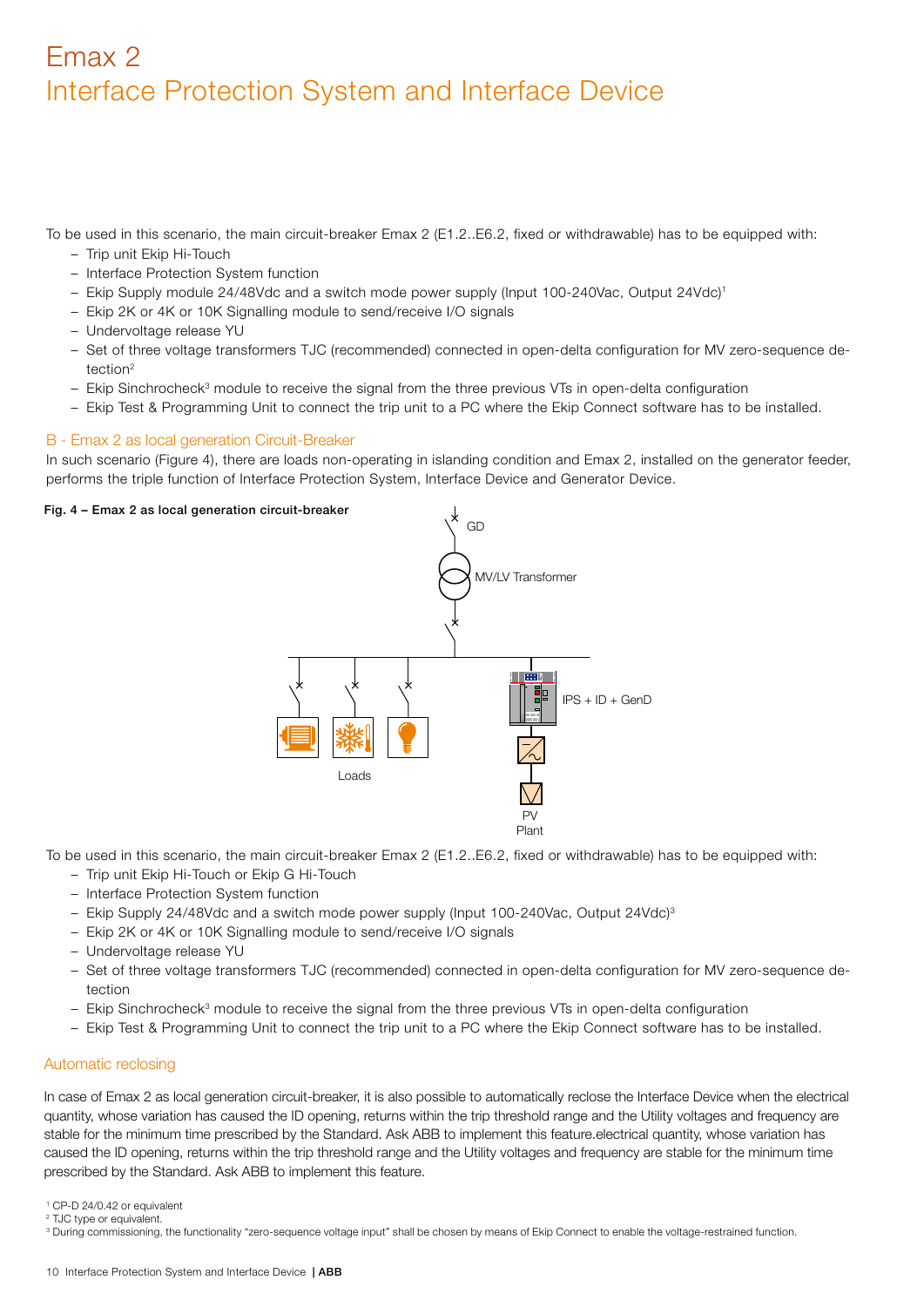# Programming on Ekip Connect

ABB Emax 2 Ekip Hi-Touch trip unit is very sophisticated and offers many advanced features. In order to function properly, it has to be programmed in a specific way to enable the desired functions. In this section, we will outline the steps to complete the programming of the IPS feature.

- 1. Launch the free Ekip Connect software on the customer laptop.
- 2. Connect one side of the micro USB cable C to the Ekip T&P module B and the other side to the Ekip Hi-Touch trip unit A. Connect the USB connection on the Ekip T&P module B to the customer laptop.

The proper connection is realized when the green power led is on  $\bigcup$ . Active communication will be indicated via the orange transmission indicator  $\qquad \qquad$  blinking on the Ekip T&P module  $\qquad \qquad$  B.

## Figure 5



3. It may be necessary to scan for the trip unit via the T&P before the device appears in the Ekip Connect software (Figure 6)

| ABS Distances                                                   | Scan devices                                            | <b>STATE</b><br>回<br>                                                                                                    |
|-----------------------------------------------------------------|---------------------------------------------------------|--------------------------------------------------------------------------------------------------------------------------|
| $\equiv$                                                        | COMMECT WITH YOUR DEVICES                               | LIST OF DEVICES FOUND                                                                                                    |
| D.<br>: Scan<br>A Deces                                         | Lorem gaum dotor art amel, contechetur adipiscing elit. | $\leftarrow \Psi$ Test and programming key<br>ment Reay Sty<br>enaggi<br><b>SHIP</b> Elep Touch CD TagName<br>$\pm$<br>◬ |
| CE TAGNAME<br>11.24000<br><b>Like Touch</b><br><b>E</b> Dettort | TEP<br>ψ<br>SCAN                                        | connected                                                                                                                |
| O internation<br>al.<br>standaring                              | Serial port<br><b>BOAN</b><br>₩<br><b>Confident</b>     |                                                                                                                          |
| Ŧ,<br>Profections<br>m.<br>Atociules                            | 胄<br>Bhiefooth<br>BOM<br>Certain                        |                                                                                                                          |
|                                                                 | 56<br><b>Chenet</b><br>෫<br>BOAN<br>Gedaux              |                                                                                                                          |
| $25 - 100$                                                      |                                                         |                                                                                                                          |
| El Feports                                                      |                                                         |                                                                                                                          |
| <b>18 Settings</b><br>O He<br>г                                 |                                                         |                                                                                                                          |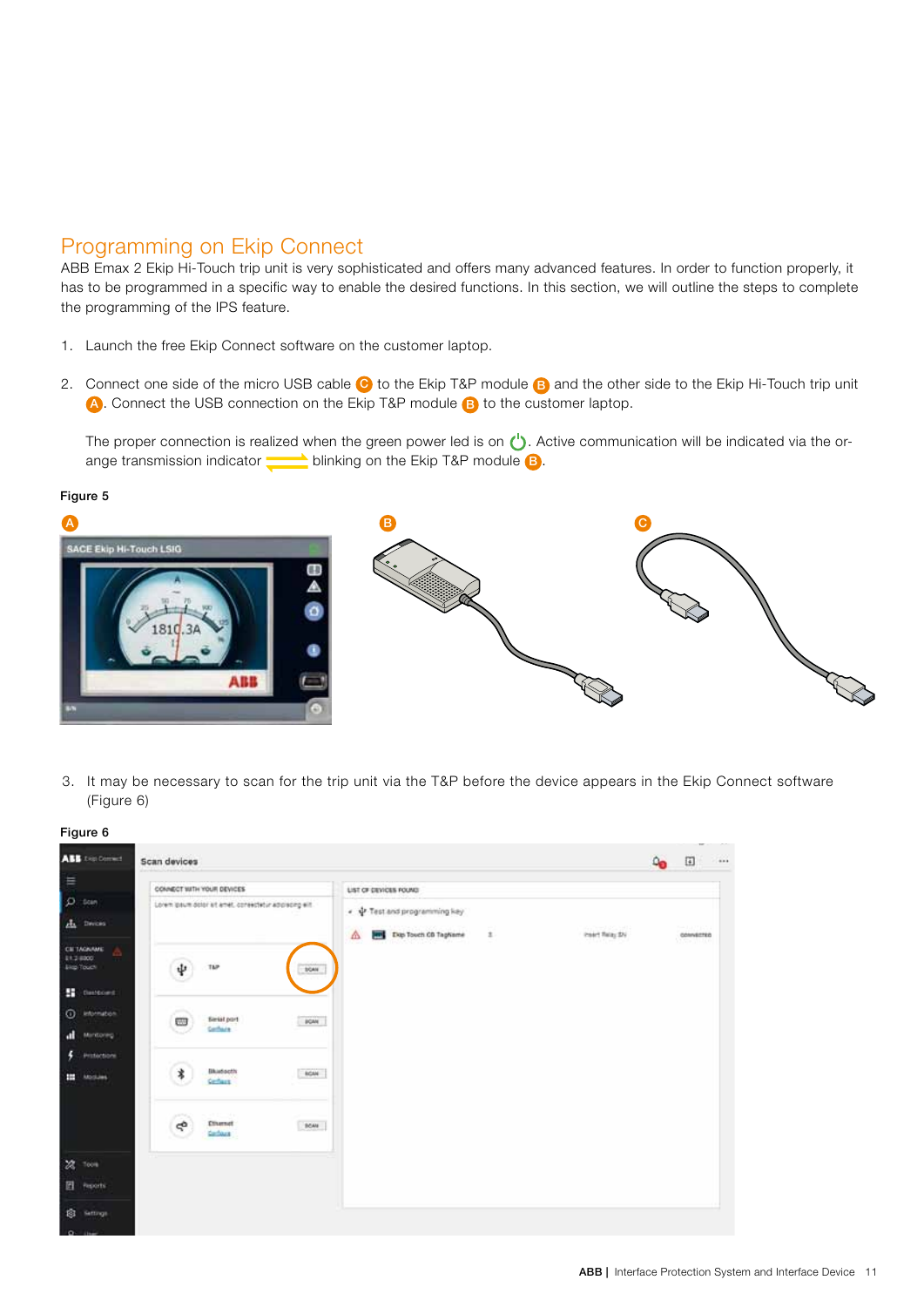4. Choose the "Interface Protection System" feature from the Menu "Tools" on the left side. Then, select the configuration that suits the plant settings (Fig. 7)

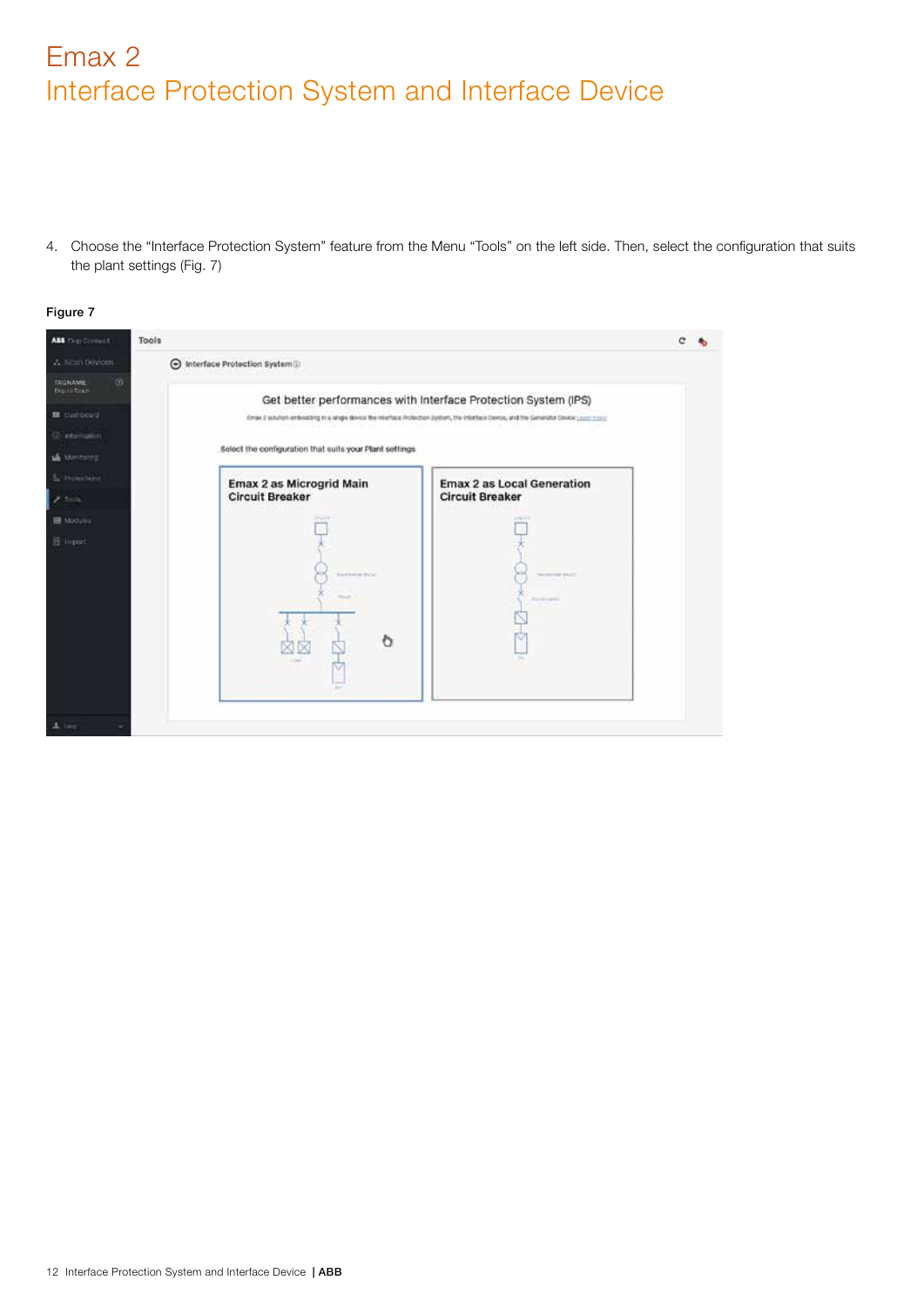5. The IPS function is disabled as default. To enable such function, click on the button "Enable" (Fig. 8). Please pay attention to the warning message displayed. It explains that, by enabling the IPS, the Ekip Sinchrocheck's settings will be overwritten and the module can not be used for other functionalities. (Fig. 9).



| ABB Exp.Cotract                   | Tools                                              |                                   |                                             |                                                       | $C - 4$ |
|-----------------------------------|----------------------------------------------------|-----------------------------------|---------------------------------------------|-------------------------------------------------------|---------|
| A Sem Divices                     | treface Protection System                          |                                   |                                             |                                                       |         |
| 回<br>TAGNAME<br><b>Digitizion</b> |                                                    | Protestions settings              |                                             |                                                       |         |
| <b>m</b> burboard                 |                                                    |                                   |                                             |                                                       |         |
| D. Internation                    | IPS Emax 2 as<br>Microgrid Main<br>Circuit Treatur | (V)                               |                                             |                                                       |         |
| Monterey                          |                                                    |                                   |                                             |                                                       |         |
| L. Protections                    | <b>Dicems pages:</b>                               | VAltique<br>people in a comp (it) | <b>Vintannis</b><br><b>WINDOWS ARTICLES</b> | <b>WARELS FRANCHISE</b><br>Joyne (1044), Johnn Hawaii |         |
| $\blacktriangleright$ today       | <b>Anathy</b><br>朽                                 |                                   |                                             | A HALL BOTT                                           |         |
| BB Mothillin                      |                                                    |                                   |                                             |                                                       |         |
| 图 Timpeth                         |                                                    | Contacts Configuration            |                                             |                                                       |         |
|                                   |                                                    |                                   |                                             |                                                       |         |
|                                   |                                                    |                                   |                                             |                                                       |         |
|                                   |                                                    | current dispute                   |                                             |                                                       |         |
|                                   |                                                    |                                   |                                             |                                                       |         |
|                                   |                                                    |                                   |                                             |                                                       |         |
|                                   |                                                    |                                   |                                             |                                                       |         |
|                                   |                                                    |                                   |                                             |                                                       |         |
| 4.107.<br>٠                       |                                                    |                                   |                                             |                                                       |         |

| A firm Devers<br>S Interface Protection System<br><b>TATIVALLE</b><br>o<br>Digital loans<br>Philastians antings<br><b>EX DAVID DESCRIPTION</b><br>$\triangle$<br>V<br>42 Information<br><b>IPS 6max 2 av</b><br>Microcyto Main<br>Circuit Resultan<br>uk Meritorini<br>L. Poletion<br>Interface Protection System<br>$\mathbf{\bar{x}}$<br>13 Contemporary Primary<br>2.3825<br><b>Shakle</b><br>By enabling the IPS, the Ekip Sinchrocheck's settings will be<br>overwritten and the module can not be used for other<br><b>BE Modules</b><br>functionalities.<br><b>Learn more</b><br>œ<br><b>目 August</b><br><b>Cirillia</b><br>Cancel<br>Trainfil & Dellahim | ABB Disk Connect | Tools | c |
|------------------------------------------------------------------------------------------------------------------------------------------------------------------------------------------------------------------------------------------------------------------------------------------------------------------------------------------------------------------------------------------------------------------------------------------------------------------------------------------------------------------------------------------------------------------------------------------------------------------------------------------------------------------|------------------|-------|---|
|                                                                                                                                                                                                                                                                                                                                                                                                                                                                                                                                                                                                                                                                  |                  |       |   |
|                                                                                                                                                                                                                                                                                                                                                                                                                                                                                                                                                                                                                                                                  |                  |       |   |
|                                                                                                                                                                                                                                                                                                                                                                                                                                                                                                                                                                                                                                                                  |                  |       |   |
|                                                                                                                                                                                                                                                                                                                                                                                                                                                                                                                                                                                                                                                                  |                  |       |   |
|                                                                                                                                                                                                                                                                                                                                                                                                                                                                                                                                                                                                                                                                  |                  |       |   |
|                                                                                                                                                                                                                                                                                                                                                                                                                                                                                                                                                                                                                                                                  |                  |       |   |
|                                                                                                                                                                                                                                                                                                                                                                                                                                                                                                                                                                                                                                                                  |                  |       |   |
|                                                                                                                                                                                                                                                                                                                                                                                                                                                                                                                                                                                                                                                                  |                  |       |   |
| $\pm$ time                                                                                                                                                                                                                                                                                                                                                                                                                                                                                                                                                                                                                                                       |                  |       |   |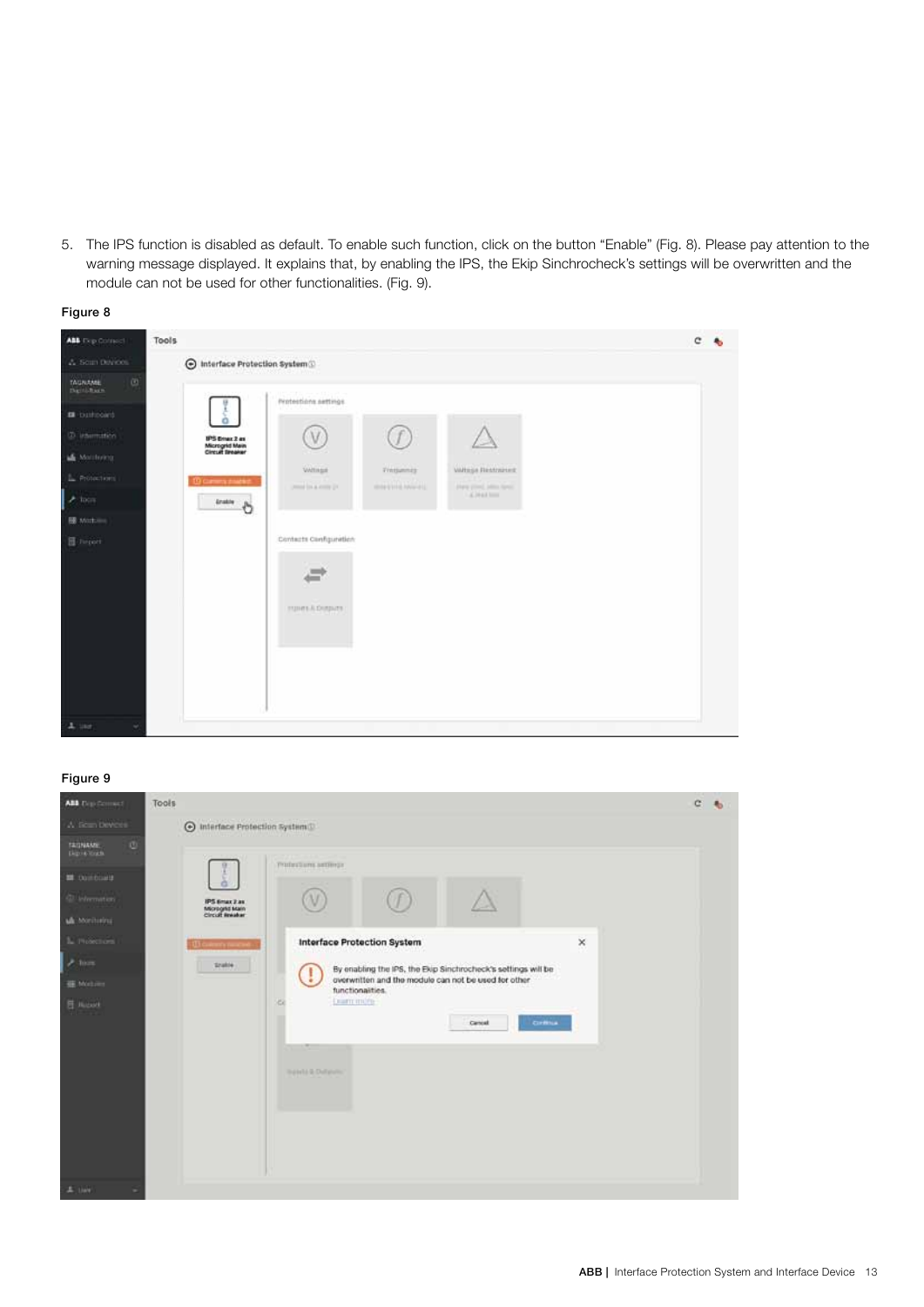6. By pressing the relevant push button (Fig. 10) for protections and contacts, it is possible to set thresholds and timing of each protection (Fig. 11) and to choose the several inputs/outputs to perform the functions indicated (Fig.12). To save each setting, click on the "Save" button. To transfer all the protection settings and the contact configurations to the Trip Unit, click on the "Transfer" button. NOTE: It is possible to return to the page with the two-plant configuration by clicking on "change" under the IPS symbol.

# Figure 10

| ABB Directorioci                    | Tools                                              |                               |                   |                                     | $c - b$  |
|-------------------------------------|----------------------------------------------------|-------------------------------|-------------------|-------------------------------------|----------|
| A Scin Divicor                      | to Interface Protection System <sup>(2)</sup>      |                               |                   |                                     |          |
| OF<br>TAGNAME<br><b>Digitizioni</b> |                                                    | <b>Protections settings</b>   |                   |                                     |          |
| <b>EX-</b> Durichians               |                                                    |                               |                   |                                     |          |
| D. Internation                      | IPS Emax 2 as<br>Microgrid Main<br>Circuit Breaker | V                             |                   |                                     |          |
| <b>ME Mondatoria</b>                | 13,412                                             | Voltage                       | Frequency         | <b>Voltage Restrained</b>           |          |
| L. Protections<br>×<br><b>TOO'S</b> | <b>B</b> communities !<br>Disable                  | ANNI TO A ANS 27              | ANGLETICK ANDERS, | ANSI 27VIL ANSE SINO<br>& ANSE SOVI |          |
| B Morbins                           |                                                    |                               |                   |                                     |          |
| 图 Tropical                          |                                                    | <b>Contacts Configuration</b> |                   |                                     |          |
|                                     |                                                    | inputs & Outputs              |                   |                                     |          |
| $\pm$ 100<br>×                      |                                                    |                               |                   |                                     | Transfer |

| ABB Like Connect                          | Tools                                    |                               |                              |                                                   |                                           |                      | $C$ $q_0$ |
|-------------------------------------------|------------------------------------------|-------------------------------|------------------------------|---------------------------------------------------|-------------------------------------------|----------------------|-----------|
| A Scan Devices                            | trientace Protection System              |                               |                              |                                                   |                                           |                      |           |
| $\sigma$<br>TAGNAME<br><b>BigTermarts</b> |                                          | <b>Protections settings</b>   |                              |                                                   | Villman                                   | $\times$             |           |
| <b>B</b> Dashboard                        |                                          |                               |                              |                                                   | OV - Over voltage (ANSION)                | ۸                    |           |
| (2) petermaneless                         | IPS fines 2 eq.                          | V                             |                              |                                                   | Thresholds (2)                            |                      |           |
| <b>LE</b> Monitoring                      | Moregrid Main<br>Crout Sreaker<br>STAGER |                               |                              |                                                   | ¢<br>O<br>1167<br>Literat<br>1,0716       | Update               |           |
| 5. Holidaya                               | C CARDIN VISING                          | Voltage<br>ANDESO & ANDEZZ    | Frequency<br>ANSETHE AND SIL | <b>Voltage Restrained</b><br>ANSI 27VIL ANSI 59VO | OUT Time (i)                              |                      |           |
| <b>P. Inch.</b>                           | Citatile                                 | U                             |                              | & Alex 56W                                        | dilla:<br>۰                               | Θ<br>-<br><b>STA</b> |           |
| <b>图 Modules</b>                          |                                          |                               |                              |                                                   | OV2 Time (1)                              |                      |           |
| <b>图 Ricord</b>                           |                                          | <b>Contacts Configuration</b> |                              |                                                   | CH <sub>2</sub><br><b>B.MAL</b><br>Autom. | 3 percent            |           |
|                                           |                                          |                               |                              |                                                   | UV - Under Voltage (ANSI27)               | ×                    |           |
|                                           |                                          | Inputs & Outputs              |                              |                                                   |                                           |                      |           |
|                                           |                                          |                               |                              |                                                   |                                           |                      |           |
|                                           |                                          |                               |                              |                                                   |                                           |                      |           |
|                                           |                                          |                               |                              | <b>Thiansfer</b>                                  |                                           | <b>Take</b>          |           |
| $\pm$ case                                |                                          |                               |                              |                                                   |                                           |                      |           |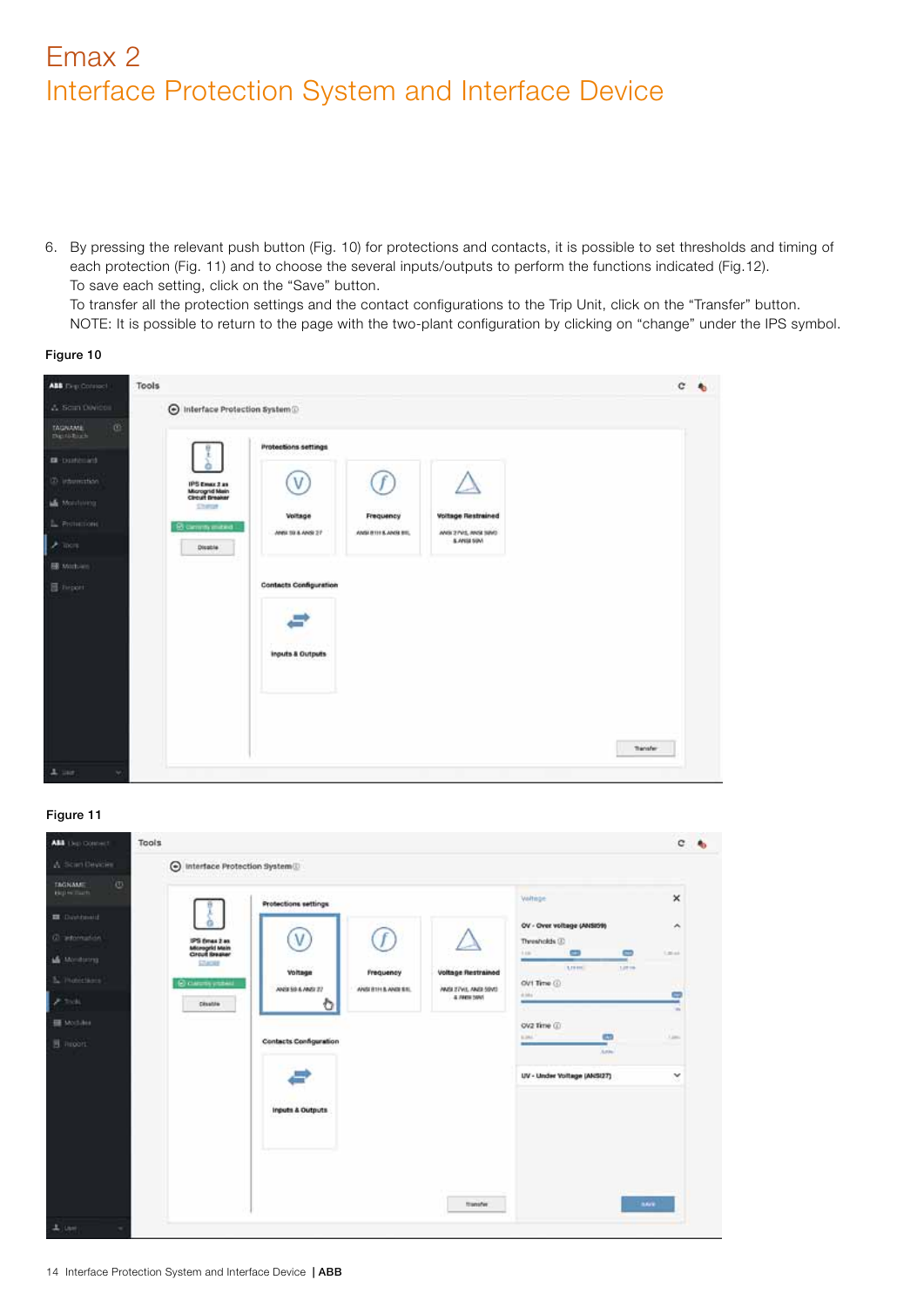7. By clicking on the "Test" button, under the "Operating Condition" (Fig.12), it is possible to set the output for the Voltage Restrained Signal verification during the on-site tests.



| ASS END Connect                    | Tools                                              |                               |                  |                           |                                              | c<br><b>As</b> |
|------------------------------------|----------------------------------------------------|-------------------------------|------------------|---------------------------|----------------------------------------------|----------------|
| A ScanDescen                       | hterface Protection System                         |                               |                  |                           |                                              |                |
| 四<br>TAGNAME<br><b>EKO HETELET</b> |                                                    | <b>Protections settings</b>   |                  |                           | Contects occhguration                        | ×              |
| <b>EE</b> Electricians             |                                                    |                               |                  |                           | input for Local contriund (2)                |                |
| (a) Intermetical                   | IPS Emax 2 as<br>Microgrid Main<br>Circuit Breaker | ٧                             |                  |                           | E Ekip Signalling 2K101                      | ×              |
| <b>A Montony</b>                   | Sherike                                            | <b>Voltage</b>                | Frequency        | <b>Voltage Restrained</b> | Input for Remate Disconnection (2)           |                |
| L. Poindicto                       | <b>В силову этажи</b>                              | ANG 50 & ANG 27               | ANGERINA ANGERIA | ANGEZIVE, ANGESOVE        | Big Signalling 2K I02                        | w              |
| <b>A trick</b>                     | Disable                                            |                               |                  | & ANNI 50V                | Output for Undervoltage Helease (2)          |                |
| <b>Hill Mottview</b>               |                                                    |                               |                  |                           | E Ekip Signalling 2K 001                     | ÷              |
| <b>El report</b>                   |                                                    | <b>Contacts Configuration</b> |                  |                           | Operating condition (ii)<br>Test & Operation |                |
|                                    |                                                    |                               |                  |                           | Output for Voltage Restrained Signal (i)     |                |
|                                    |                                                    | Inputs & Outputs              |                  |                           | E Ekip Signalling 2K OO2                     | w              |
|                                    |                                                    |                               |                  |                           |                                              |                |
|                                    |                                                    |                               |                  | therafer                  | 1000                                         |                |
| $\pm$ use                          |                                                    |                               |                  |                           |                                              |                |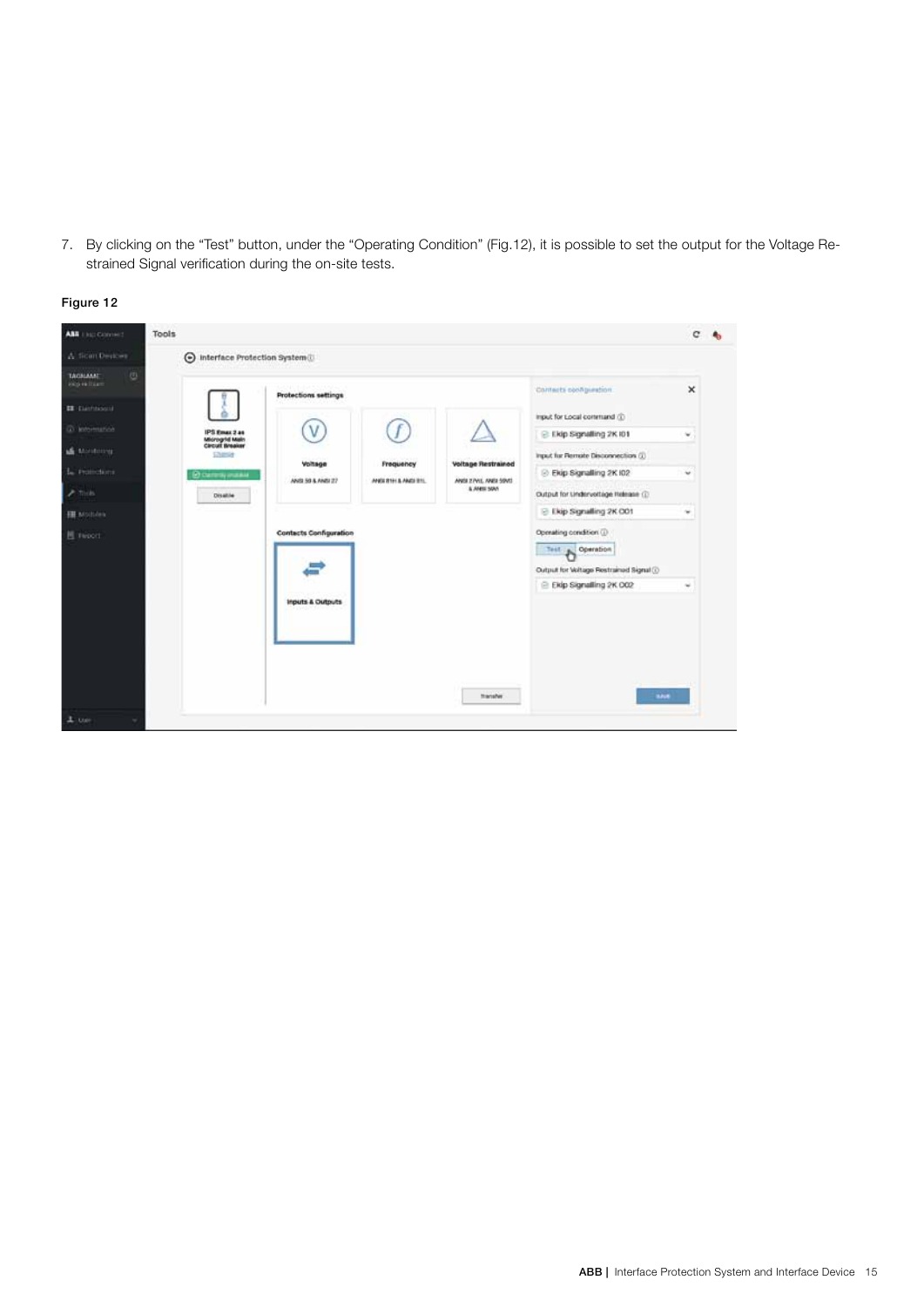8. Otherwise, by clicking on the "Operation" button, under the "Operating Condition" (Fig.13), it is possible to set the output for the Back-Up signal.



| ABB ENGLOCHECY                | Tools                                               |                               |                          |                           |                                                                                         | $\mathbf{C}$ |
|-------------------------------|-----------------------------------------------------|-------------------------------|--------------------------|---------------------------|-----------------------------------------------------------------------------------------|--------------|
| A Sem Divices                 | htterface Protection System.D                       |                               |                          |                           |                                                                                         |              |
| ø<br>ENGINEERS<br>Exploration |                                                     | Protections settings          |                          |                           | Contacts configuration                                                                  | $\times$     |
| <b>III</b> Distribuici        |                                                     |                               |                          |                           | Input for Local command (1)                                                             |              |
| (2) Indelmann's               | (PS Emax 3 as<br>Microgrid Main<br>Circuit fireaker | ٧                             |                          |                           | C Ekip Signalling 2K101                                                                 | v            |
| <b>Ide Mobilisma</b>          | <b>Chance</b>                                       | Voltage                       | Frequency                | <b>Voltage Restrained</b> | Input for Remote Disconnection (2)                                                      |              |
| L. Protections                | <b>Constrator</b>                                   | ANGERO & ANGE 37              | AAUST BETH & ANGEL IETE. | ANSI 27VO, ANNI 98VO      | C Ekip Signalling 2K102                                                                 | ÷            |
| ı<br><b>25 molto</b>          | Disable                                             |                               |                          | A AMB SINA                | Output for Undervoltage Release (C)                                                     |              |
| <b>BE Mothing</b>             |                                                     |                               |                          |                           | Ekip Signalling 2K 001                                                                  | w.           |
| <b>E</b> Rigist               |                                                     | <b>Contacts Configuration</b> |                          |                           | Operating condition (i)<br>Test<br><b>Operation</b><br>Output for Mack-up function (ii) |              |
|                               |                                                     | <b>Imputs &amp; Outputs</b>   |                          |                           | @ Ekip Signalling 2K 002                                                                | ÷            |
|                               |                                                     |                               |                          | <b>Transfer</b>           | <b>SAFE</b>                                                                             |              |
| $\Delta$ . time               |                                                     |                               |                          |                           |                                                                                         |              |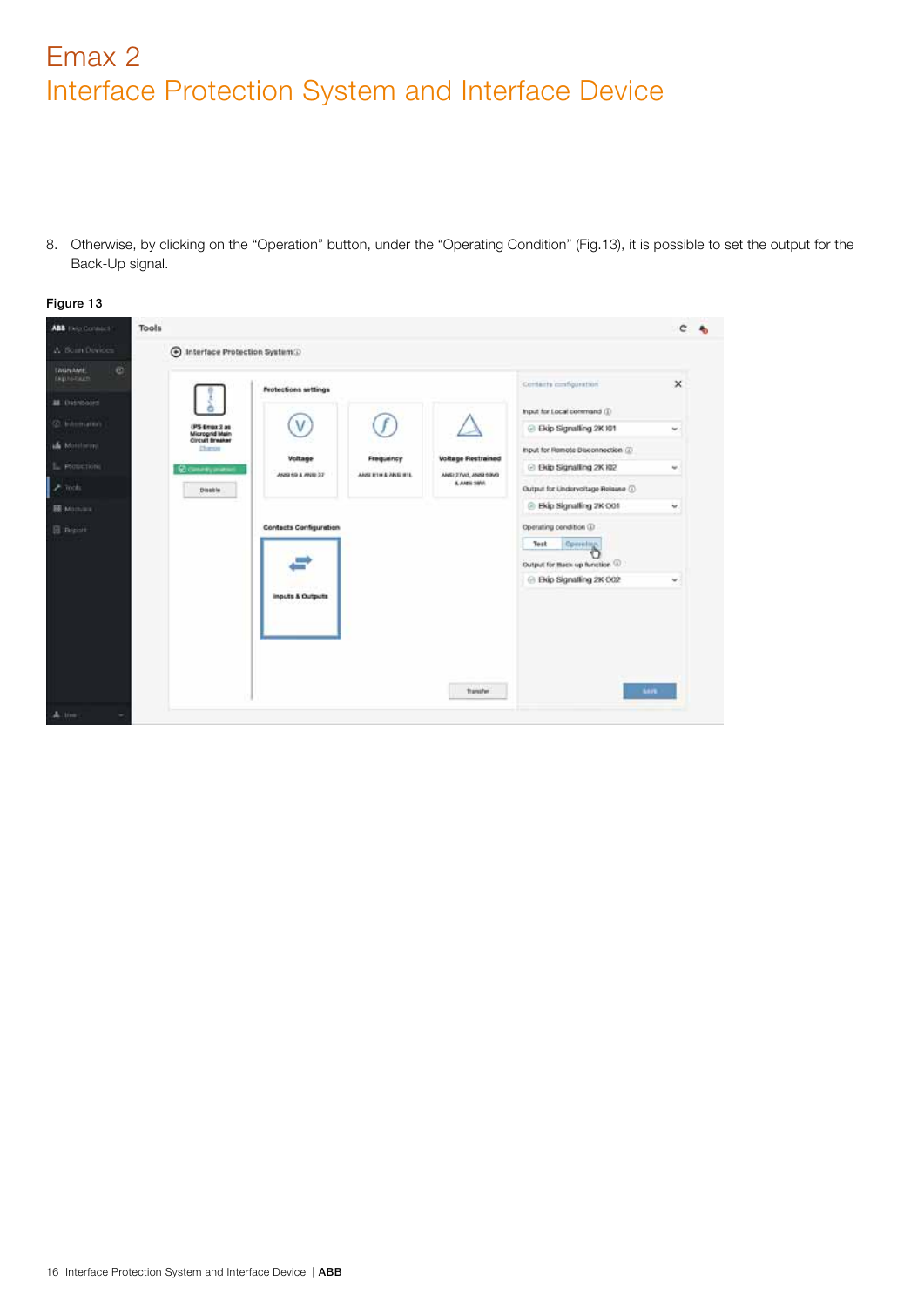9. If the second configuration is chosen (Fig. 14), there will be additional outputs which will be to be set (Fig. 15) to make it possible to perform the automatic reclosing.



| ASS (Sur Cornell)                     | Tools                                                                                                     | c | A. |
|---------------------------------------|-----------------------------------------------------------------------------------------------------------|---|----|
| A Scan Devices                        | to Interface Protection System                                                                            |   |    |
| TAGNAME2<br><b>CF</b><br>Digital Mage |                                                                                                           |   |    |
| <b>B</b> Dailories                    | Select the configuration that suits your Plant settings                                                   |   |    |
| Gli informationi                      |                                                                                                           |   |    |
| <b>LE</b> Montenez                    | Emax 2 as Microgrid Main<br><b>Emax 2 as Local Generation</b>                                             |   |    |
| L. Protections                        | <b>Circuit Breaker</b><br><b>Circuit Breaker</b>                                                          |   |    |
| 31409                                 | US\$ 29<br>29.94                                                                                          |   |    |
| <b>IB</b> Modules                     |                                                                                                           |   |    |
| 目 Woorl                               | Technology Milled<br>The America Modifi-<br><b>All Congress</b><br>25 July<br>Windows:<br>m<br>Lista<br>Ò |   |    |
| $L$ limit<br>٠                        |                                                                                                           |   |    |

| ALL FREEDOMES                          | Tools                                    |                               |                                  |                           |                                                                      | с                        |
|----------------------------------------|------------------------------------------|-------------------------------|----------------------------------|---------------------------|----------------------------------------------------------------------|--------------------------|
| A Scin Dovices                         | historiace Protection System             |                               |                                  |                           |                                                                      |                          |
| $\omega$<br>TAGALAMEZ<br>Out is maked? |                                          | Protections settings          |                                  |                           | Contacts configuration                                               | ×                        |
| <b>III</b> Charlotakeer                |                                          |                               |                                  |                           | Input for Local command (1)                                          |                          |
| @ udumation                            | IPS Emac 2 as<br><b>Local Generation</b> | ٧                             |                                  |                           | C Ekip Signalling 2K 101                                             | w.                       |
| <b>M</b> Monteceg                      | <b>Circuit Breaker</b><br><b>STARTER</b> |                               |                                  | <b>Voltage Restrained</b> | Input for Illeracte Disconnection (2)                                |                          |
| L. Promotions                          | <b>Burmmment</b>                         | Voltage<br>ANDESA & ANSE 27   | Frequency<br>ANDERSTHIS ANDERSE. | ANDE 27YOL ANDE SIRVE     | C Ekip Signalling 2K 102                                             | w                        |
| <b>16cia</b>                           | Disable                                  |                               |                                  | 8. AND 8 SWA              | Output for Undervoltage Reinase (D)                                  |                          |
| <b>NE Monday</b>                       |                                          |                               |                                  |                           | E Ekip Signalling 2K O01                                             | ÷                        |
| 目 <b>Heter1</b>                        |                                          | <b>Contacts Configuration</b> |                                  |                           | Operating condition (2)                                              |                          |
|                                        |                                          |                               |                                  |                           | Tiest<br>Operation:                                                  |                          |
|                                        |                                          |                               |                                  |                           | Output for Voltage Restrained Signal (2)<br>C Ekip Signalling 2K 002 | ٠                        |
|                                        |                                          | inputs & Outputs              |                                  |                           | Output for Automatic Reclosing Enabled                               |                          |
|                                        |                                          | Ò                             |                                  |                           | C Ekip Signalling 2K O11                                             | $\overline{\phantom{a}}$ |
|                                        |                                          |                               |                                  |                           | Output for Automatic Reclasing Disabled in case.<br>of fault (D)     |                          |
|                                        |                                          |                               |                                  |                           | C Ekip Signalling 2K 012                                             | ŵ                        |
|                                        |                                          |                               |                                  | <b>Transfer</b>           |                                                                      | <b>SNK</b>               |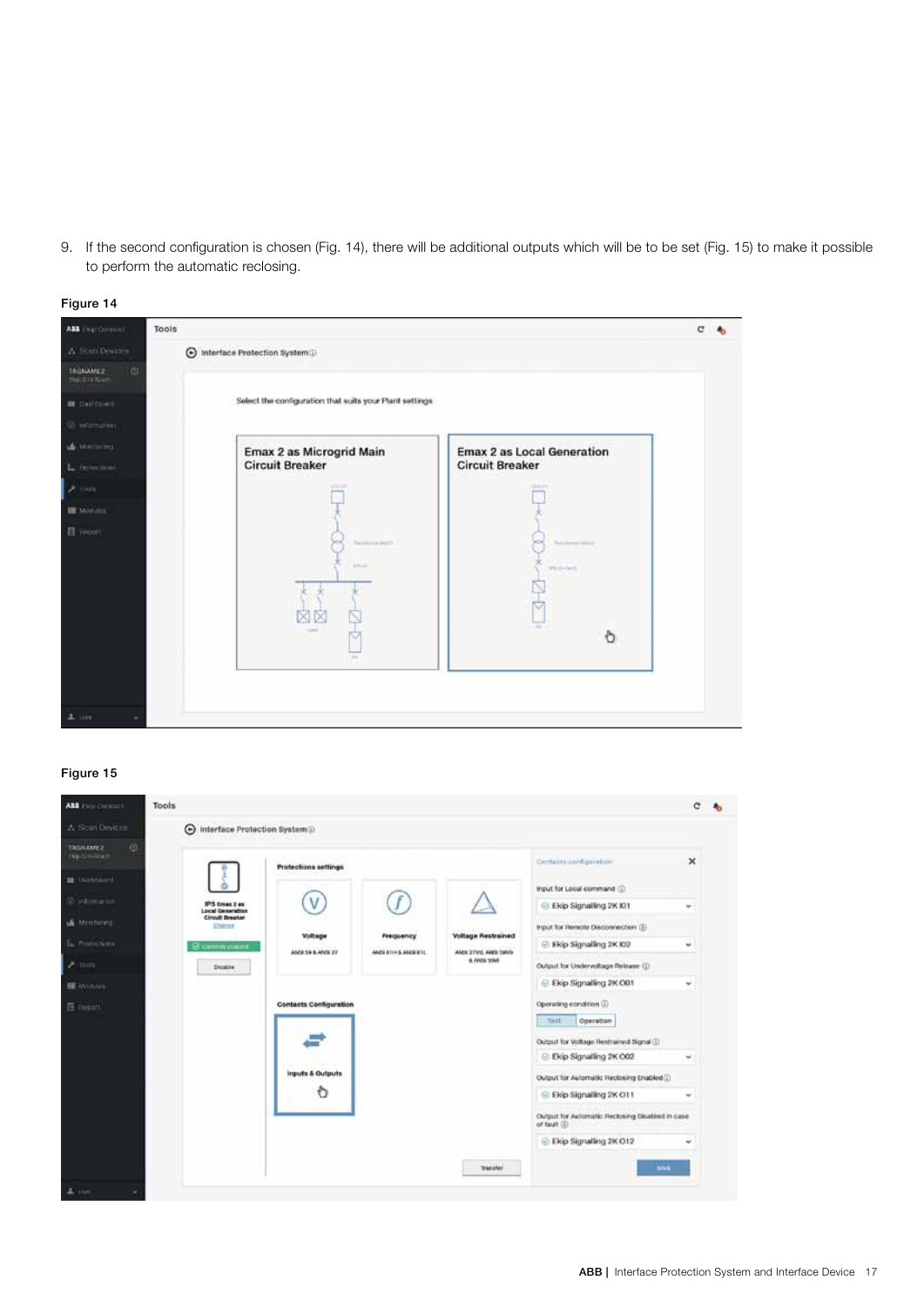# Shopping list and wiring diagrams

Two configurations can be used with the IPS embedded in the circuit-breaker.

## Emax 2 with external voltage transformers

The configuration with the external VTs has to be used both in the withdrawable version of Emax 2, and – in existing plants only - in the fixed version.

Example of shopping list and relevant ordering codes:

| E2.2N 2500 Ekip Hi-Touch LSIG 4p WMP | 1.SDA073049R <sup>-</sup>           |
|--------------------------------------|-------------------------------------|
| E2.2 W FP lu=2500 4p HR HR           | 1SDA073912R1                        |
| Interface Protection System feature  | 1SDA082919R1                        |
| Ekip Supply 24-48Vdc                 | 1SDA074173R1                        |
| Ekip Signalling 2K-1                 | 1SDA074167R1                        |
| YU E1.2. E6.2 220-240 Vac/dc         | 1SDA073700R1                        |
| External installed voltage outlets   | ISDA074217R1                        |
| Ekip Synchrocheck E1.2E6.2           | SDA074183R1                         |
| Ekip T&P - Programming and Test Unit | SDA066989R1                         |
| 3 x Voltage transformers TJC         | E43925370 (or equivalent)           |
| 3 x Voltage transformers             | Customer's choice with accuracy 0.2 |
| Switch mode power supply             | 1SVR427041R0000 (or equivalent)     |

Figure 16 shows the wiring diagram with the wiring to be carried out at the relevant terminals of Emax 2 in the scenario with external voltage transformers.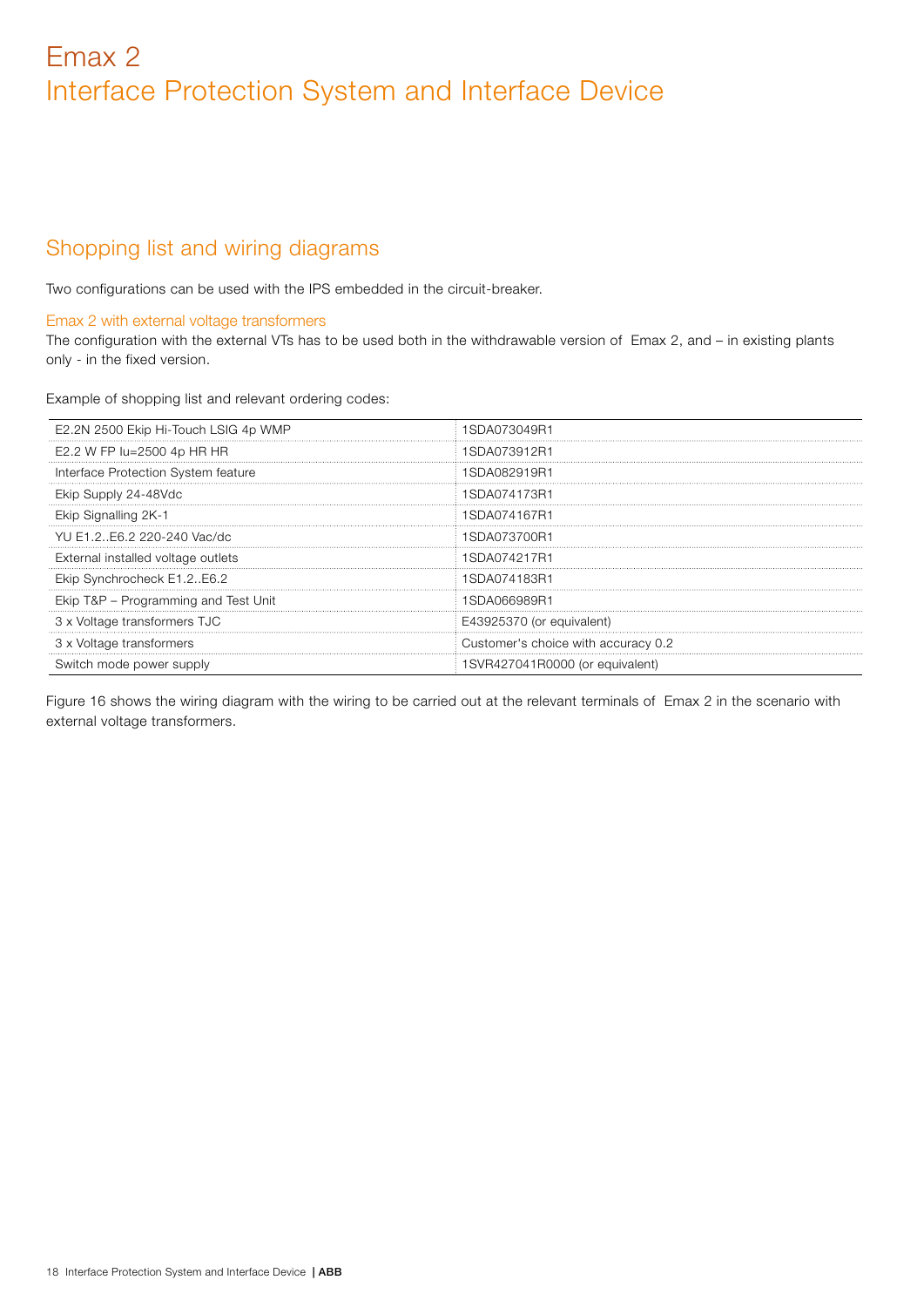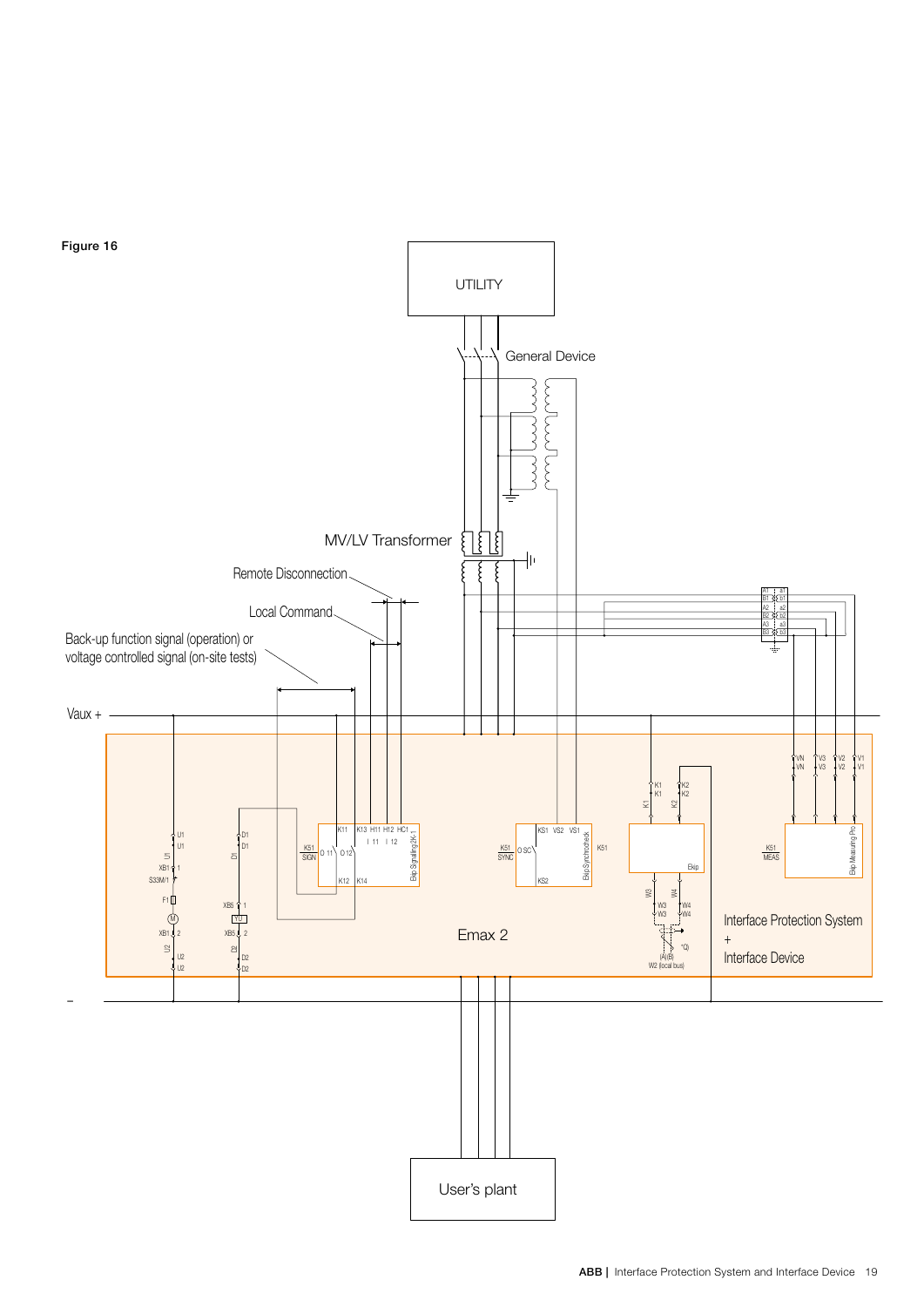# Emax 2 with internal voltage outlets

The configuration with the internal voltage outlets can be used on the fixed version of Emax 2 in new plants<sup>5</sup>. In such case, the internal voltage outlets can be placed either on the Utility side of the circuit-breaker or on the User's plant side<sup>6</sup>. In the latter case, the IPS is temporarily deactivated in case of ID opened with positive security circuit (in accordance with the Standard).

Example of shopping list for the upper internal voltage outlet configuration and relevant ordering codes:

| E1.2N 1600 Ekip Hi-Touch LSIG 4p F       | 1SDA071519R1                    |
|------------------------------------------|---------------------------------|
| Interface Protection System feature      | 1SDA082919R1                    |
| Ekip Supply 24-48Vdc                     | 1SDA074173R1                    |
| Ekip Signalling 2K-1                     | 1SDA074167R1                    |
| YU E1.2. E6.2 220-240 Vac/dc             | 1SDA073700R1                    |
| Upper internal installed voltage outlets | ISDA074216R1                    |
| Ekip Synchrocheck E1.2E6.2               | 1SDA074183R1                    |
| Ekip T&P - Programming and Test Unit     | ISDA066989R1                    |
| 3 x Voltage transformers TJC             | E43925370 (or equivalent)       |
| Switch mode power supply                 | 1SVR427041R0000 (or equivalent) |
|                                          |                                 |

5 Plants not yet connected to the Utility.

<sup>6</sup> In order to repeat periodically the on-site tests (as prescribed by the Standard) by injecting the test signals directly on the circuit-breaker terminals/busbars connected, it is recommended to disconnect the side on which the internal voltage sockets are installed.

The Interface Protection System feature can be also purchased as loose accessory with the same code 1SDA082919R1. In such case, the previous accessory lists remain valid. A USB key will be delivered with the SW license linked to the circuit breaker Serial Number.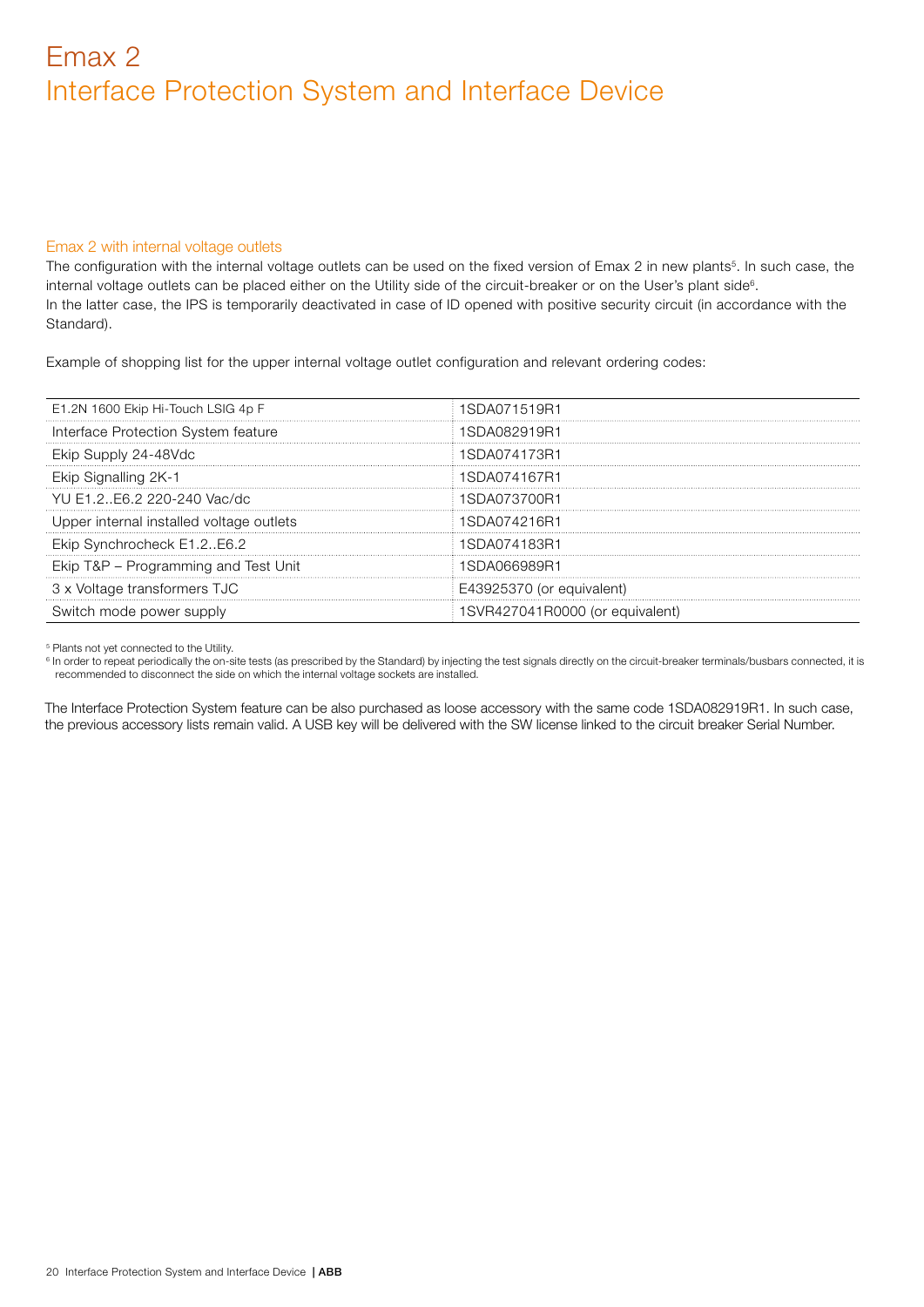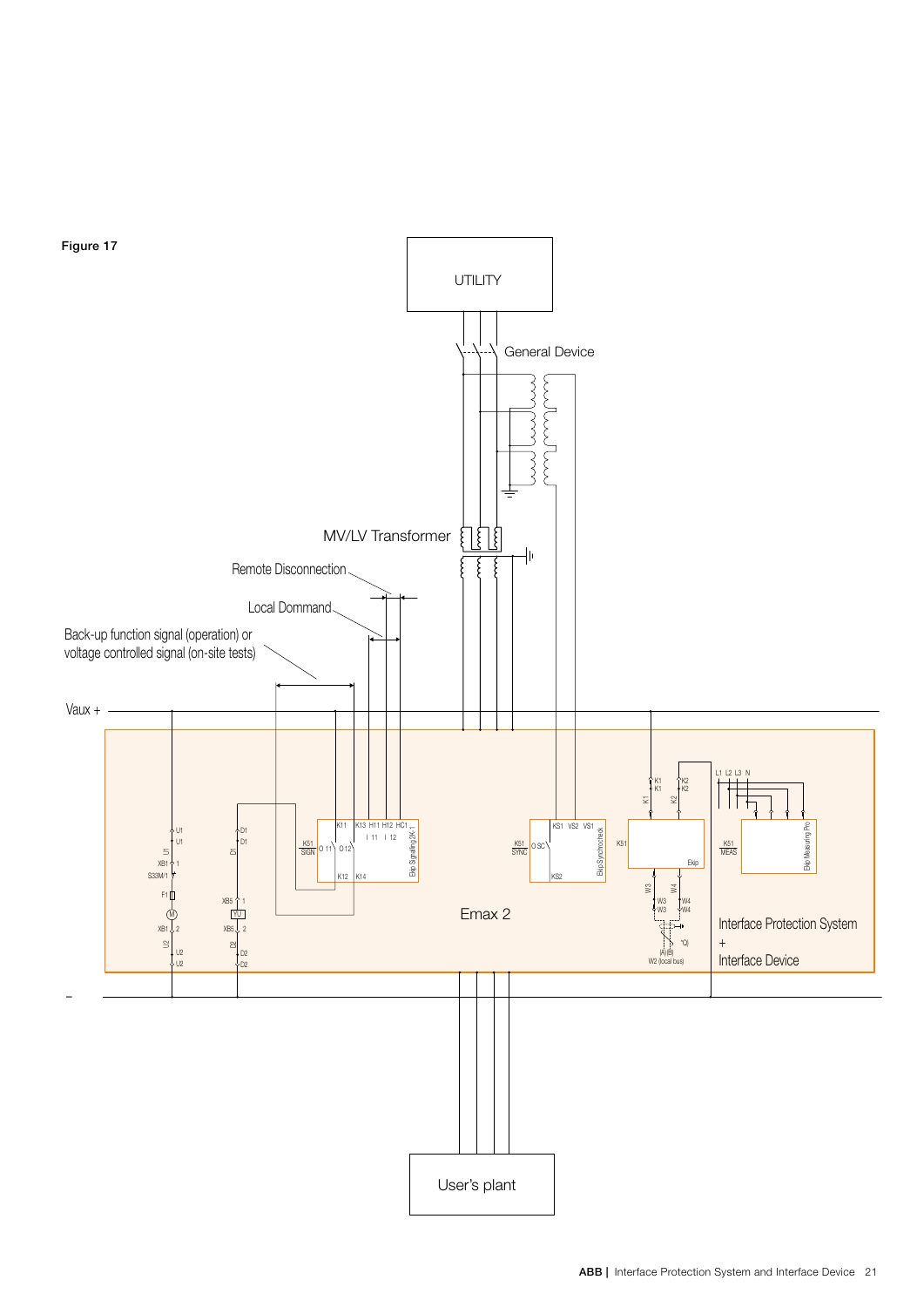# Annex A - Definitions

#### Priority loads in a plant

The electrical loads to which the User wants to ensure particular service continuity. In case of islanded operation (disconnected from the distribution grid), priority loads are typically supplied by the generating plant after tripping of the Interface Device (ID). Priority loads include essential loads.

# General Device (GD)

Protection, switching and disconnection device whose tripping (commanded by the General Protection System) ensures the disconnection of the whole User's plant from the DSO grid. In case of a plant having a single feeder (immediately downstream of the connecting cable) the GD is unique. In case of more feeders (immediately downstream of the connecting cable), the GD can be constituted by two Line General Devices.

# Interface Device (ID)

One (or more) switching device whose tripping (commanded by a dedicated protection system) ensures the disconnection of the generating plant from the Utility, thus allowing the generating plant to supply priority loads while operating in islanded mode.

## Back-up device

Device with suitable switching, tripping and disconnection characteristics. Its tripping disconnects the DSO grid from the generating units of the User in case of tripping of the Interface Protections and failure to open by the ID. The back-up device may coincide with the General Device, with the Generator Device or with any other device interposed between the two of them. It shall never be the same as the ID.

# Generator Device (GenD)

Switching and protection device whose tripping (commanded by a dedicated protection system) causes the disconnection of the generating units.

#### Power available for absorption

The maximum power that can be absorbed from a connection point.

#### Power available for injection

The maximum power that can be fed into a point of connection without causing the User's disconnection.

#### Connection available power

Maximum value between the power available for absorption and the power available for injection.

# Interface Protection (IP)

Set of protections used to monitor the frequency and voltage parameters of the DSO grid. The IP is required in case of generating plants parallel-connected with the DSO grid. It acts on the ID through positive logic relays (i.e. excited in case of grid parameters within the set limits in the presence of auxiliary voltage).

# Connection Points

Physical boundary between two grids - under the ownership and/or management of two different entities - through which the physical exchange of energy takes place.

# Interface Protection System (IPS)

Protection system associated to the Interface Device, consisting of:

- voltage transformers/transducers, with the relevant connections to the protection trip unit;
- interface protection (IP) with relevant supply;
- tripping circuits of the circuit-breaker (ID).

# Active Users

Users that utilize any machine (rotary or static) that converts all forms of useful power into alternating current energy and can operate in parallel (even transient) with the grid. This category include also all users installing storage systems other than UPS.